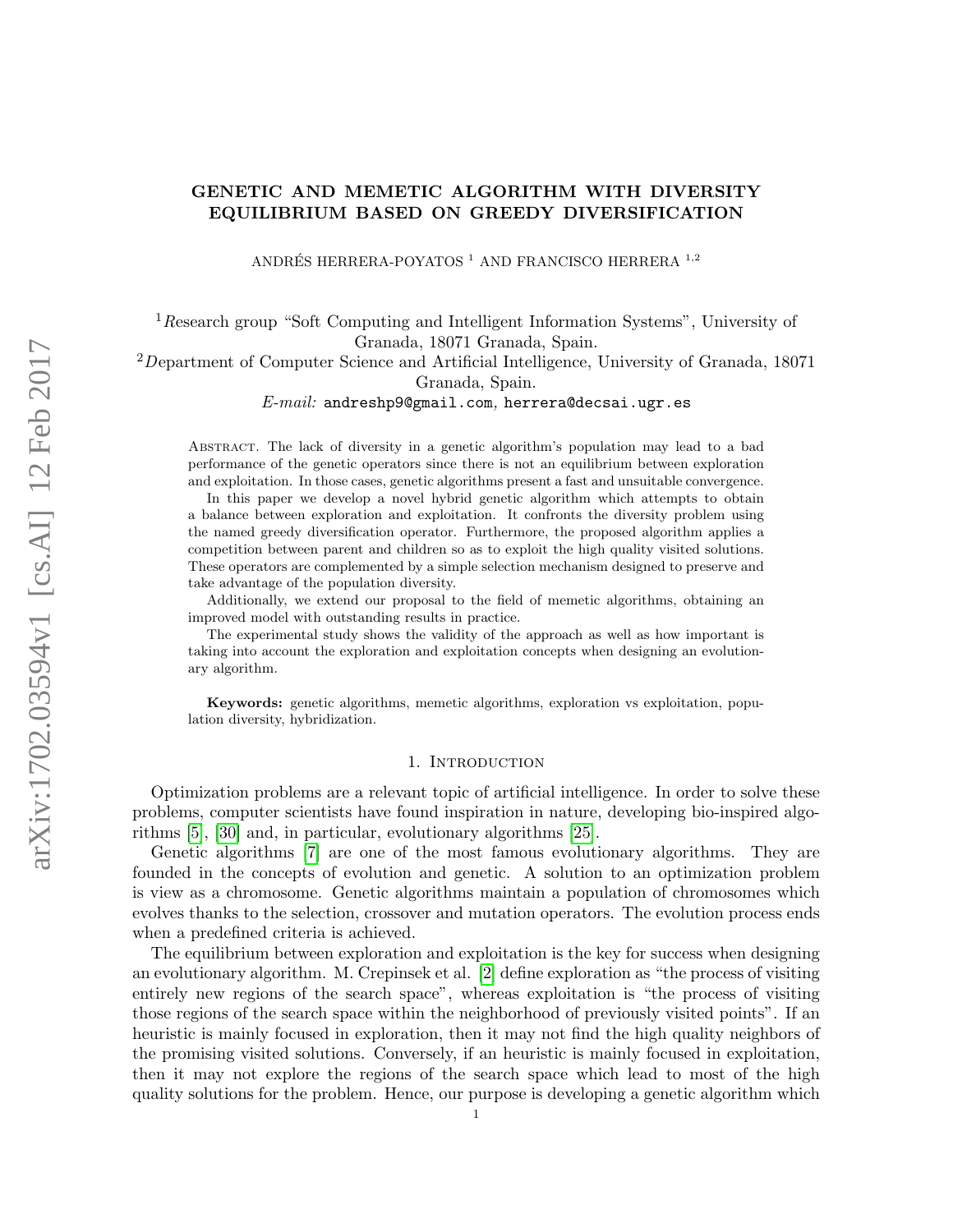intercalates the exploration and exploitation phases as needed, focusing the attention in the population diversity.

The population diversity is one of the cornerstone of the genetic algorithms' performance. Note that a genetic algorithm's population converges if, and only if, the population diversity converges to zero. If this happens, then the heuristic has entered in a never-ending exploitation phase. We say that it has converged to a local optimum due to the lack capability for increasing the population diversity. Hence, the diversity problem – maintaining a healthy population diversity – is closely related to achieving a proper equilibrium between exploration and exploitation. There are various proposals of the specialized literature which address this problem [\[6\]](#page-25-3).

In this proposal we tackle the diversity problem formulating a diversification operator which introduces diversity to the population when it is needed. The inserted new chromosomes are generated by a randomized greedy algorithm. Afterwards, we use this operator to design an hybrid genetic algorithm, which is shown to maintain a stable population diversity. The hybridization between greedy randomized and genetic algorithms produces great results because the greedy chromosomes allow the heuristic to explore the promising regions of the search space. Hybridization of evolutionary algorithms with other heuristics is a common practice which helps to improve the evolutionary algorithms' performance [\[18\]](#page-26-2), [\[21\]](#page-26-3). Furthermore, the proposed genetic algorithm use a competition between parent and children, similar to the one used by differential evolution [\[26\]](#page-26-4), so as to exploit the high quality visited solutions. These operators are complemented by simple selection mechanism which we call randomized adjacent selection and is designed to preserve and take advantage of the population diversity. We refer to the proposed algorithm as genetic algorithm with diversity equilibrium based on greedy diversification (GADEGD).

In order to obtain an improved model, we also extend the previous algorithm to the field of memetic algorithms [\[12\]](#page-25-4). The new algorithm is called memetic algorithm with diversity equilibrium based on greedy diversification (MADEGD).

We have developed an experimental study for each of both models using the traveling salesman problem [\[16\]](#page-26-5), [\[9\]](#page-25-5) as the case of study. In GADEGD's study we analyze its parameters and we match it against other state of the art genetic algorithms (CHC [\[3\]](#page-25-6) and Micro-GA [\[13\]](#page-25-7)) in terms of the solutions quality, the convergence to optimal solutions and the population diversity. Furthermore, we show how GADEGD's components contribute to its performance. In MADEGD's study we also analyze its parameters and compare it with GADEGD. Additionaly, MADEGD is matched against other state of the art metaheuristics based on local search (GRASP [\[4\]](#page-25-8) and iterated greedy [\[23\]](#page-26-6), [\[10\]](#page-25-9)) from a triple perspective, the solutions quality, the population diversity and the number of calls to the local search.

The remainder of this article is organized as follows. In Section [2,](#page-1-0) we shortly introduce genetic and memetic algorithms. In Section [3,](#page-3-0) we study the diversity problem in genetic algorithms and we also present the greedy diversification operator, the other GADEGD's components and the corresponding experimental analysis. In Section [4,](#page-18-0) we formulate MADEGD and show the associated experimental results. In Section [5,](#page-24-0) we point out the obtained conclusions.

## 2. Genetic and memetic algorithms

<span id="page-1-0"></span>In this section we briefly introduce genetic and memetic algorithms (Sections [2.1](#page-2-0) and [2.2](#page-2-1) respectively) and provide the pseudo-codes which are used in the experimental analysis. Lastly, we particularize in the application of these algorithms to the traveling salesman problem (Section [2.3\)](#page-3-1), which is employed as the case of study.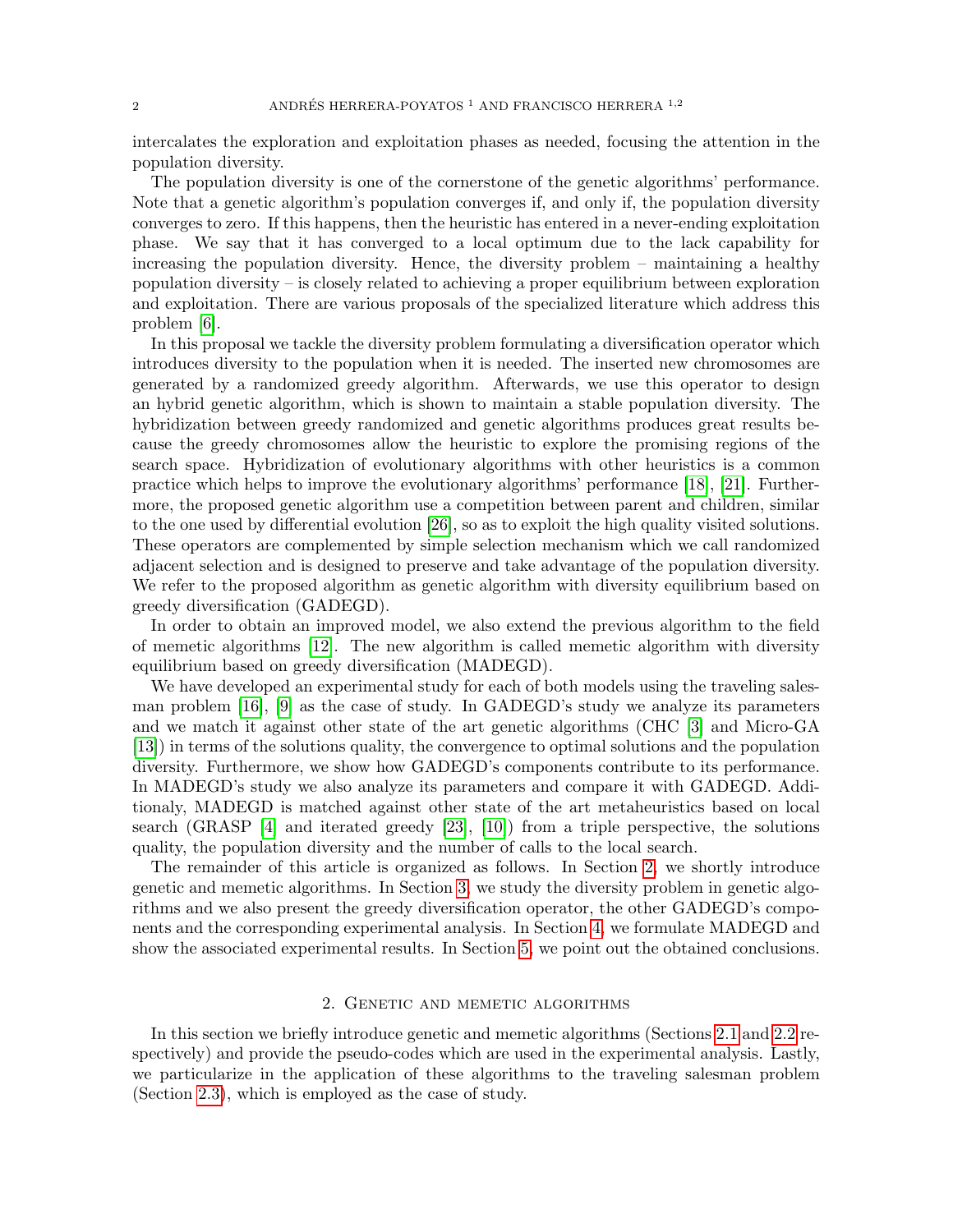<span id="page-2-0"></span>2.1. Genetic Algorithms. Let  $f$  be the objective function associated to an optimization problem,  $f : S \to \mathbb{R}$ , where S is the set of all the possible solutions. The purpose is minimizing (resp. maximizing) f. Thus, a solution s is better than another if its objective value  $f(s)$  is smaller (resp. greater).

Let  $P_t$  be a finite subset of S.  $P_t$  is called the population of the genetic algorithm. We can define a genetic algorithm as a population based metaheuristic [\[29\]](#page-26-7), [\[1\]](#page-25-10), [\[27\]](#page-26-8) which uses the selection, crossover and mutation operators to obtain a new population  $P_{t+1}$  from  $P_t$ . The process is repeated until a stopping criteria is achieved. Then, the best solution found or the best solution in the last population is returned.

A genetic algorithm with the previous definition does not guarantee that there is a chromosome in the new population as good as the previous populations' chromosomes. However, this statement can be achieved applying the elitism criteria, appending the best solution in  $P_t$ , denoted bs( $P_t$ ), to  $P_{t+1}$ . Afterwards, some models also delete the worst solution from  $P_{t+1}$ , denoted  $ws(P_{t+1})$ . Elitism has been proved to improve the genetic algorithm results in most cases, even theoretically [\[22\]](#page-26-9). Consequently, genetic algorithms with elitism are a popular model among computer scientists.

## <span id="page-2-2"></span>**Algorithm 1 BuildNewPopulation** $(P)$

Require: A population P.

1:  $P' \leftarrow \emptyset$ 

2: Select  $\frac{|P|}{2}$  pairs of chromosomes from P using binary tournament selection.

3: Cross each pair, with a probability  $p_c \in (0,1]$ , getting two children if crossed.

4: Add the new children and the pairs that have not been crossed to  $P'$ .

5: Produce a mutation in each solution of P' with a probability  $p_m \in (0,1]$ .

6: Elitism:  $ws(P') \leftarrow bs(P)$ 

7: return  $P'$ 

Algorithm [1](#page-2-2) shows how a new population is built in a usual generational genetic algorithm with elitism. The binary tournament selection  $[8]$  is a widely used selection scheme in genetic algorithms. The variables  $p_c$  and  $p_m$  are known as the crossover and mutation probability respectively. We have used the values  $p_c = 0.7$  and  $p_m = 0.1$  as it is common in the literature. From Algorithm [1](#page-2-2) one can easily constructs a genetic algorithm, see Algorithm [2.](#page-2-3) However, this standard model may not work properly due to the lack of diversity in the population as it is shown in Section [3.](#page-3-0)

<span id="page-2-3"></span>Algorithm 2 Generational genetic algorithm with elitism

```
Require: The population size, named n.
 1: Initialize P_0 with n random elements from S.
 2 \cdot t \leftarrow 03: while stopping criteria is not achieved do
 4: P_{t+1} \leftarrow BuildNewPopulation(P_t)5: t \leftarrow t + 16: end while
 7: return bs(P_t)
```
<span id="page-2-1"></span>2.2. Memetic Algorithms. Memetic algorithms hybridize evolutionary algorithms and local search procedures in order to obtain a model with a better exploration and exploitation. We will focus our attention in the subset of memetic algorithms in which the evolutionary scheme is carried out by a genetic algorithm.

An usual hybridization consists in applying the local search once per each genetic algorithm iteration. The chromosome to which the local search is applied is the one with the best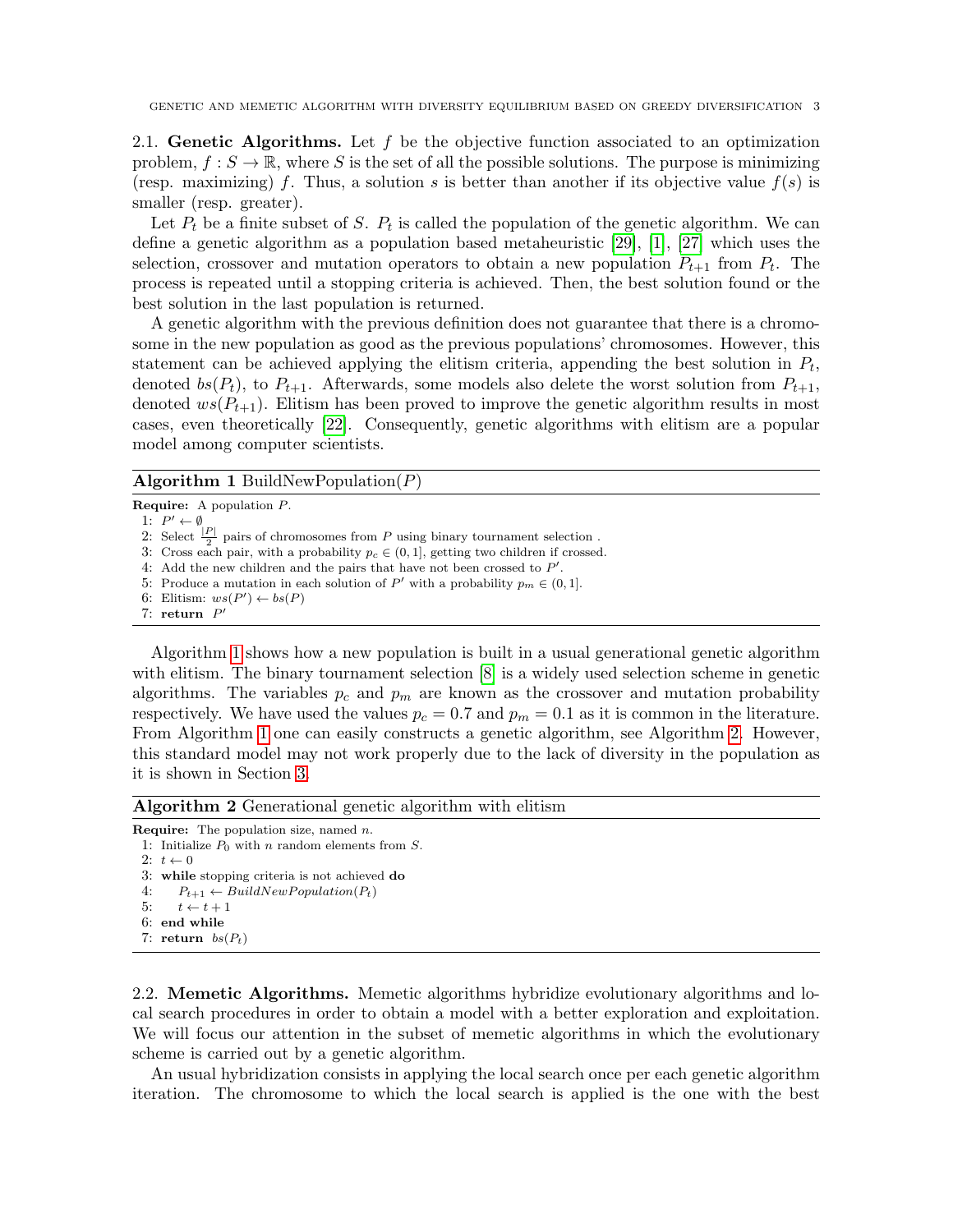objective value among those population's solutions that have not been improved by the local search yet, what is indicated by a boolean variable. Other approaches apply the local search to each population element. However, these waste too much time improving low quality solutions. It is better to use the computational resources improving only the promising chromosomes as the first approach did.

Memetic algorithms with high quality local searches usually outperform genetic algorithms. One of the reasons is that the local search improves the population quality introducing diversity at the same time. Hence, we could classify local search as an excellent mutation operator but with a high complexity cost. Furthermore, the evolutionary character of the algorithm implies that the local search is likely applied to better solutions as time passes, obtaining a good synergy.

Algorithm [3](#page-3-2) shows a memetic algorithm's pseudo-code. It has two differences with Algorithm [2.](#page-2-3) First, the population is initialized with a randomized greedy algorithm, explained in Algorithm [5,](#page-6-0) so as to not apply the local search to random solutions. Otherwise, too much time would be consumed by the local search at the beginning of the algorithm. Secondly, the local search is applied once per iteration as we discussed before.

#### <span id="page-3-2"></span>Algorithm 3 Memetic algorithm

```
Require: The population size, named n.
 1: Initialize P_0 with n solutions obtained by a greedy randomized algorithm.
 2: t \leftarrow 03: while stopping criteria is not achieved do
 4: P_{t+1} \leftarrow BuildNewPopulation(P_t)<br>5: Apply the local search to the best
        Apply the local search to the best solution not previously improved of P_{t+1} (if it exits).
 6: t \leftarrow t + 17: end while
 8: return bs(P_t)
```
<span id="page-3-1"></span>2.3. Application to the traveling salesman problem. We have used the traveling salesman problem as the case of study for our proposal. Given a complete and weighed graph, this problem consists in obtaining the Hamiltonian cycle which minimize the sum of its edges' weighs. This sum is named the solution cost. Therefore, it is a minimization problem and the objective function provides the cost of each solution.

We have chosen the traveling salesman problem because it is a classical NP Hard problem which has been extensively employed to study heuristics in the specialized literature [\[28\]](#page-26-10).

Researchers have developed a huge amount of genetic operators for the traveling salesman problem [\[14\]](#page-25-12). We use the well known crossover OX and exchange mutation which have shown a good performance in experimental studies.

One of the best heuristics for the traveling salesman problem is a local search named Lin-Kernighan [\[17\]](#page-26-11). We have chosen a modern version [\[11\]](#page-25-13) as the local search for the experimental study.

# <span id="page-3-0"></span>3. GADEGD: Genetic algorithm with diversity equilibrium based on greedy diversification

In this section we propose a novel genetic algorithm with the aim of obtaining a good balance between exploration and exploitation.

First, we introduce a measure of the population diversity and we show the diversity problem in genetic algorithms. Secondly, we develop an operator to tackle the diversity problem, called the greedy diversification operator. Thirdly, we introduce the genetic algorithm with diversity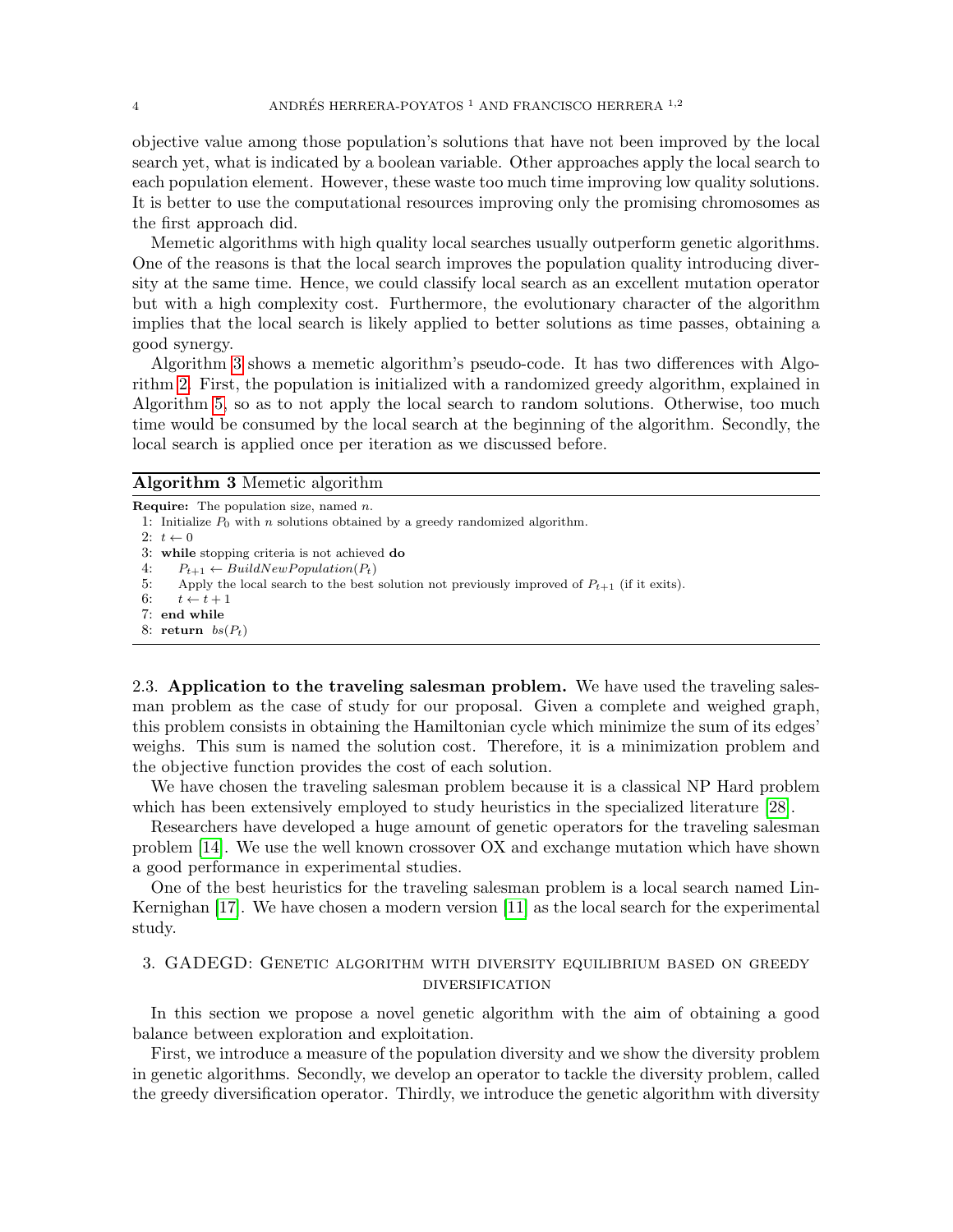equilibrium based on greedy diversification (GADEGD). At last, we show the experimental results of the proposal from a triple perspective: solutions quality, convergence to optimal solutions and population diversity.

3.1. Population diversity in genetic algorithms. The diversity of a population is a measure of how different its chromosomes are. If the diversity is low, then the chromosomes are similar. On the other hand, if the diversity is high, then the chromosomes are quite different.

We need a distance measure,  $d: S \times S \to \mathbb{R}_0^+$ , in order to quantify the differences between two solutions. Then, we can define the diversity of the population as the mean of the distance between all pairs of chromosomes, which can be written as following:

$$
D_t = \frac{\sum_{s,s' \in P_t} d(s,s')}{n(n-1)}
$$

In the traveling salesman problem a good distance measure is the number of edges in which two chromosomes differ. The maximum distance between two chromosomes for this measure is the number of cities in the problem. Therefore, the same happens for the diversity measure proposed before.

Figure [1](#page-4-0) shows how the population diversity evolves in a execution of a standard genetic algorithm (Algorithm [2\)](#page-2-3). The instance is *berlin52*, which consists of 52 cities and can be found in TSPLIB [\[20\]](#page-26-12). Each figure's point corresponds to the average population diversity in the last 0.01 seconds. The diversity starts near the maximum possible value since the initial chromosomes are randomly chosen. Afterwards, the diversity quickly decreases because the algorithm focuses the search in a specific region of the search space. However, the diversity diminution is excessive, converging to a number close to zero eventually. This fact indicates that the algorithm has converged to a local optimum, not being able to reach better solutions. Consequently, if the local optimum is not good enough, then the algorithm results will be disappointing. We aim to avoid this fast and unsuitable convergence so as to improve the algorithm performance.



<span id="page-4-0"></span>FIGURE 1. Diversity in a genetic algorithm's population (Algorithm [2\)](#page-2-3).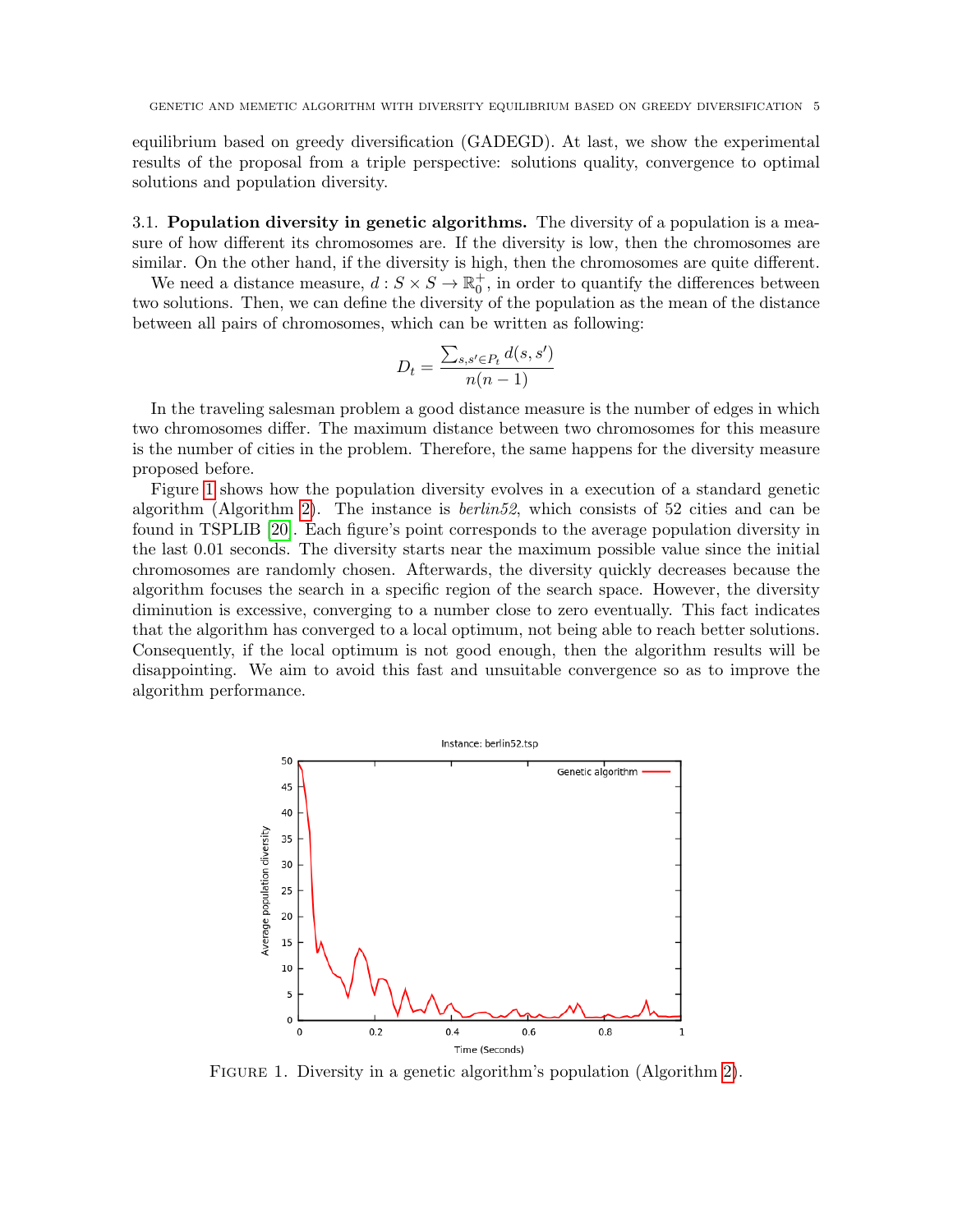In genetic algorithms, the population diversity is maintained by the mutation operator. The diversity depends on the value  $p_m$  which was defined as the probability of mutating a chromosome in an iteration. If  $p_m$  is equal to zero, then the diversity will tend to zero after few iterations. If  $p_m$  is increased, then the diversity will converge to a higher value. Nonetheless, the mutation operator introduces diversity at the cost of deteriorating, most of the time, the quality of the solutions to which it is applied. Hence, low values are assigned to the mutation probability in the specific literature (between 0.1 and 0.2 per chromosome) not allowing a high diversity as it is shown in Figure [1](#page-4-0) (where  $p_m$  is 0.1).

<span id="page-5-1"></span>3.2. Greedy diversification operator. Population diversity is a double-edged sword. It is needed to explore the solutions space but it can imply not finishing the exploration process. If it is the case, then not enough time is dedicated to the exploitation phase which is essential to get higher quality solutions. Therefore, it is desired a diversification operator that only introduces diversity if it is necessary.

This operator would be applied to every new population as it is shown in Algorithm [4.](#page-5-0)

<span id="page-5-0"></span>

| <b>Algorithm 4</b> Genetic algorithm with diversification |  |  |  |  |
|-----------------------------------------------------------|--|--|--|--|
| <b>Require:</b> The population size, named $n$ .          |  |  |  |  |
| 1: Initialize $P_0$ with <i>n</i> random elements from S. |  |  |  |  |
| 2: $t \leftarrow 0$                                       |  |  |  |  |
| 3: while stopping criteria is not achieved do             |  |  |  |  |
| $P_{t+1} \leftarrow BuildNewPopulation(P_t)$<br>4:        |  |  |  |  |
| 5:<br>$P_{t+1} \leftarrow Diversification(P_{t+1})$       |  |  |  |  |
| 6:<br>$t \leftarrow t + 1$                                |  |  |  |  |
| 7: end while                                              |  |  |  |  |
| 8: return $bs(P_t)$                                       |  |  |  |  |
|                                                           |  |  |  |  |

The diversification operator should delete the population's repeated chromosomes because they waste the population's slots and reduce the diversity. Furthermore, the chromosomes that are left in the population should have a good objective value and be potentially good for the crossover operator. The diversification operator ought also to have a low computational cost since the optimization is done by the evolutionary scheme. We propose using a greedy randomized algorithm to obtain chromosomes satisfying these conditions.

Greedy randomized algorithms provide acceptable chromosomes from the objective value perspective that also contain high quality genetic material thanks to the greedy selection function. The randomized aspect of the algorithm supplies the diversity required in the generated solutions. There are some conditions to implement a greedy randomized algorithm for an optimization problem. First, the solution must be represented as a set or list of elements. Secondly, it is needed a greedy function which provides the quality of an element according to those that have been already added to the solution. The building process is iterative. In each step a new element is added to the solution until it is fully completed. In order to add a new element, a restricted candidate list (RCL) must be determined. Afterwards, an element randomly chosen from the RCL is added to the solution. This process is presented in Algorithm [5.](#page-6-0)

The RCL contains the best elements conforming to the greedy function. The list's size can be constant or variable, in which case it depends on the elements quality. The variable size RCL contains the elements whose greedy value is less than  $(1 + \sigma)$  times the best element's value, where  $\sigma$  is a fixed real value greater than zero. This model obtains better solutions because it controls the quality of the elements added to the list. It also keeps the diversity in the generated solutions since the RCL can be very large when multiple elements are good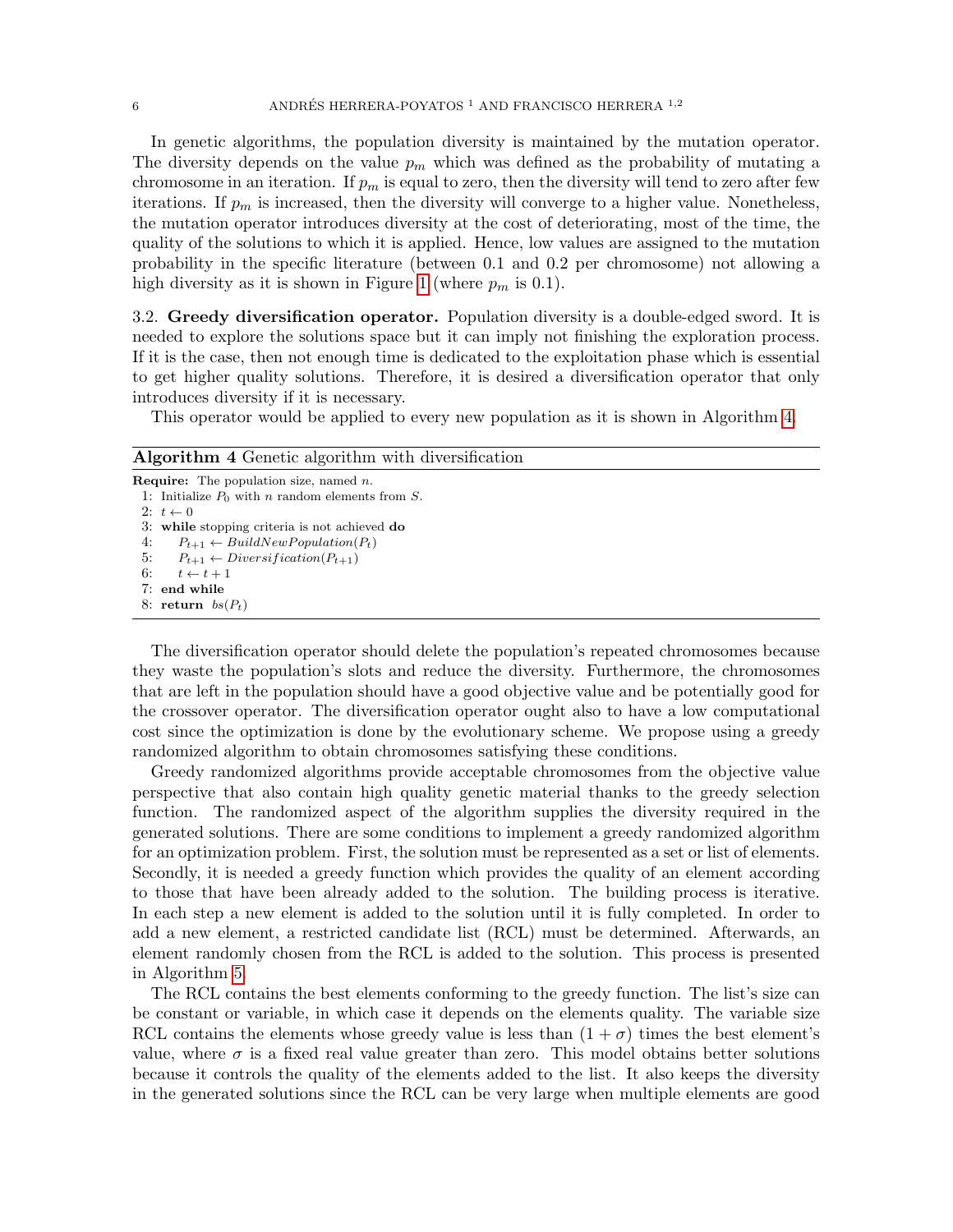<span id="page-6-0"></span>

| Algorithm 5 Greedy Randomized Algorithm |  |  |  |  |  |
|-----------------------------------------|--|--|--|--|--|
|-----------------------------------------|--|--|--|--|--|

1:  $solution \leftarrow \emptyset$ 

2: while solution is not finished do

3: Build the RCL.

- 4:  $x \leftarrow randomElement(RCL)$
- 5:  $solution \leftarrow solution \cup x$
- 6: Adapt the greedy function to the new partial solution.
- 7: end while
- 8: return solution

enough. In our experiments we use  $\sigma = 0.1$  although this parameter can be optimized in each application domain.

Particularizing in the traveling salesman problem, a solution is conceived as a list of nodes. The greedy function provides the distance of each node which is not in the solution to the last node appended to the solution. Thus, a node is better than another one if its distance to the last node appended is smaller. As a consequence, the obtained solution is mostly comprised of short edges. Therefore, if we cross this greedy solution with another one, we get a child which has a fair number of short edges and, hence, it is probably a high quality solution.

Thus, the first element of our proposal is a diversification operator which uses the greedy randomized algorithm to substitute those chromosomes that share similarity characteristics with other population solutions. This procedure increase the diversity and also keeps the population quality. In order to formalize the operator, let us consider an arbitrary characteristic featured in the problem's solutions and let  $C$  be the set of all its possible values. The function  $g: S \to C$  provides, given a solution s, the value  $g(s) \in C$  which the solution possesses. For instance, a characteristic could be the solution's objective value or whether the solution has a concrete element or not. It could even be the solution itself.

<span id="page-6-1"></span>Algorithm 6 Greedy diversification operator

```
Require: The genetic algorithm population, named P, and the characteristic function g : S \to C.
  1: P' \leftarrow \emptyset2: Sort P by the objective function (the better solutions are placed first).
 3: k \leftarrow 04: for s in P do
  5: if exists s' in P' such as g(s) = g(s') then
 6: k \leftarrow k + 17: else
 8:
             \prime \leftarrow P' \cup s9: end if
10: end for
11: for i = 1 to k do
12:\ell' \leftarrow P' \cup GreedyRandomizedAlgorithm()13: end for
14: return P'
```
Algorithm [6](#page-6-1) uses this terminology to show a general definition of the greedy diversification operator. This operator removes the population's worst solutions that share the characteristic's value with other ones. Then, it fills the new population with greedy randomized solutions. The efficiency in the worst case is  $\theta(|P|(\log |P| + \phi + \mu))$ , where  $\phi$  and  $\mu$  are the complexity of applying g to a solution and obtaining a greedy randomized solution respectively.

The choice of g affects the amount of diversity introduced and the operator complexity. A first approach is using the identity function  $(Id : S \to S$  and  $Id(s) = s$  as g. In this case the algorithm just substitutes the repeated solutions in the population. Algorithm [7](#page-7-0) provides an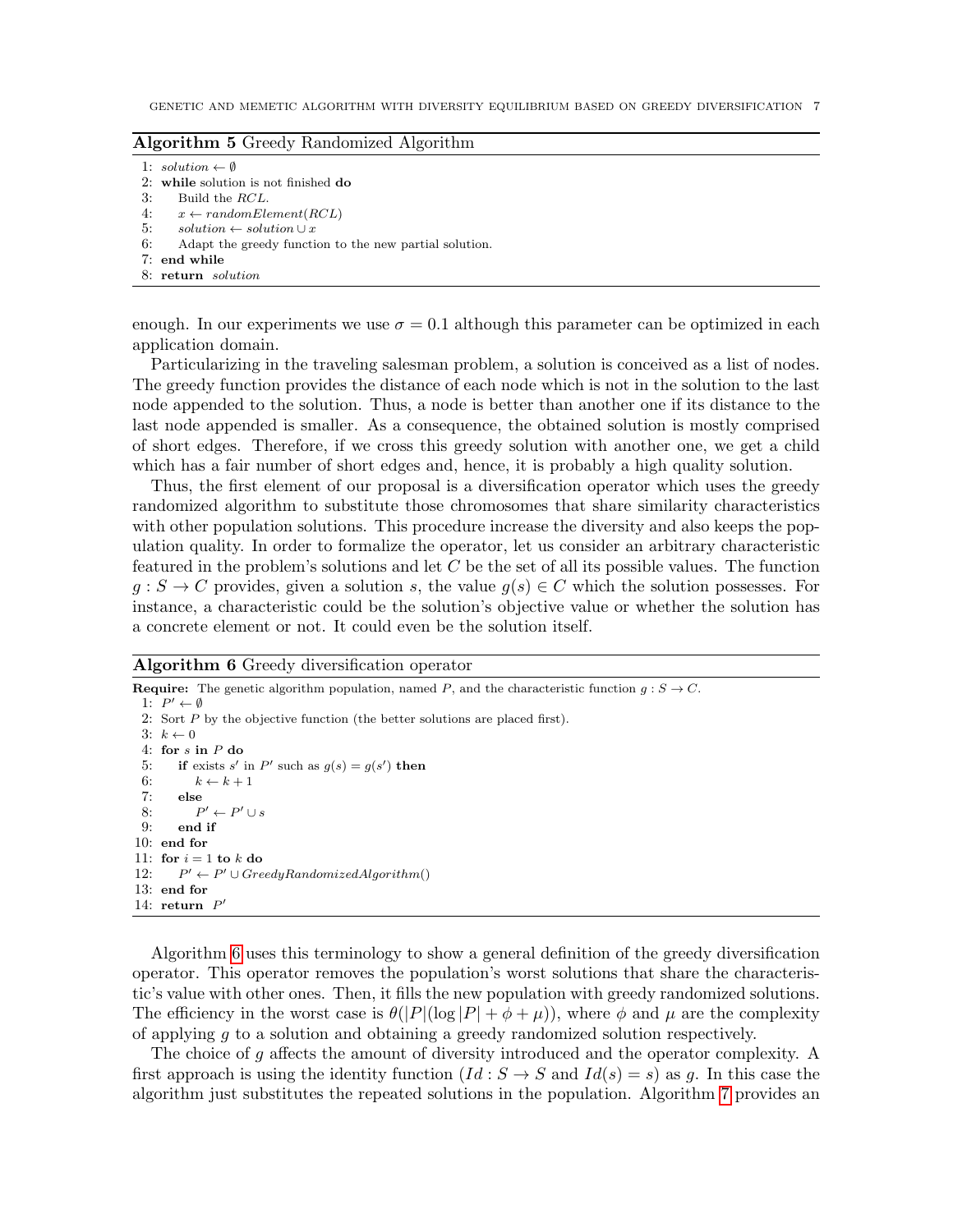efficient implementation for this approach. In the case of the traveling salesman problem, we can implement the identity function and the greedy randomized algorithm with efficiencies  $\theta(m)$  and  $\theta(m^2)$  respectively, where m is the number of nodes in the instance. Consequently, the efficiency in the worst case is  $\theta(|P|(\log |P| + m^2))$ . However, the experimental analysis in Section [3.4](#page-9-0) shows that Algorithm [7](#page-7-0) complexity in practice is  $O(|P|\log |P| + m^2)$  since two solutions usually have different objective values and few repeated solutions are found after a genetic algorithm's iteration.

<span id="page-7-0"></span>**Algorithm 7** Greedy diversification operator with  $q = Id$ Require: The genetic algorithm population, named P. 1:  $P' \leftarrow \{bs(P)\}$ 2: Sort  $P$  by the objective function (the better solutions are placed first). 3: for  $i = 1$  to  $n - 1$  do 4: if  $f(P[i-1]) = f(P[i])$  and  $P[i-1] = P[i]$  then  $5:$  $\ell' \leftarrow P' \cup GreedyRandomizedAlgorithm()$ 6: else  $7:$  $' \leftarrow P' \cup P[i]$ 8: end if 9: end for 10: return  $P'$ 

A second approach is using the objective function as g. In this case more diversity is introduced but some interesting solutions might be lost. The implementation is the same that the one given in Algorithm [7](#page-7-0) but without comparing two solutions in the line 4. The practical complexity remains the same too. Both approaches' results are contrasted in Section [3.4.1.](#page-9-1)

<span id="page-7-1"></span>3.3. Genetic algorithm with diversity equilibrium based on greedy diversification. Algorithm [4](#page-5-0) with the greedy diversification operator given in Algorithm [7](#page-7-0) presents a much better performance than Algorithm [2](#page-2-3) as we show in Section [3.4.](#page-9-0) However, the synergy among the genetic and diversification operators can be improved. Therefore, we propose a novel genetic algorithm with the following characteristics:

- (1) A novel selection mechanism which does not apply pressure and helps to preserve the diversity in the new population. We call it randomized adjacent selection.
- (2) The crossover probability is equal to 1.
- (3) A competition between parent and children to increase the pressure applied to the population.
- (4) The greedy diversification operator is used instead of the mutation operator.

The new algorithm is named genetic algorithm with diversity equilibrium based on greedy diversification since it gets a healthy diversity thanks to the greedy diversification operator and it is referred as GADEGD. The mentioned algorithm's components are explained in the rest of the section.

Selection schemes in genetic algorithms usually ignore the population's worst solutions. Some examples are the tournament or ranking selection [\[8\]](#page-25-11), which select the worst solutions with a very low probability. If we use these mechanisms, then the greedy solutions introduced by the diversification operator will not be selected eventually. Furthermore, we desire every chromosome to be crossed in order to take advantage of the population diversity. As a consequence, we propose randomly sorting the population and crossing the adjacent solutions, considering the first and last solution also as contiguous. Each pair of adjacent solutions is crossed with probability 1, generating only one child. We call it randomized adjacent selection.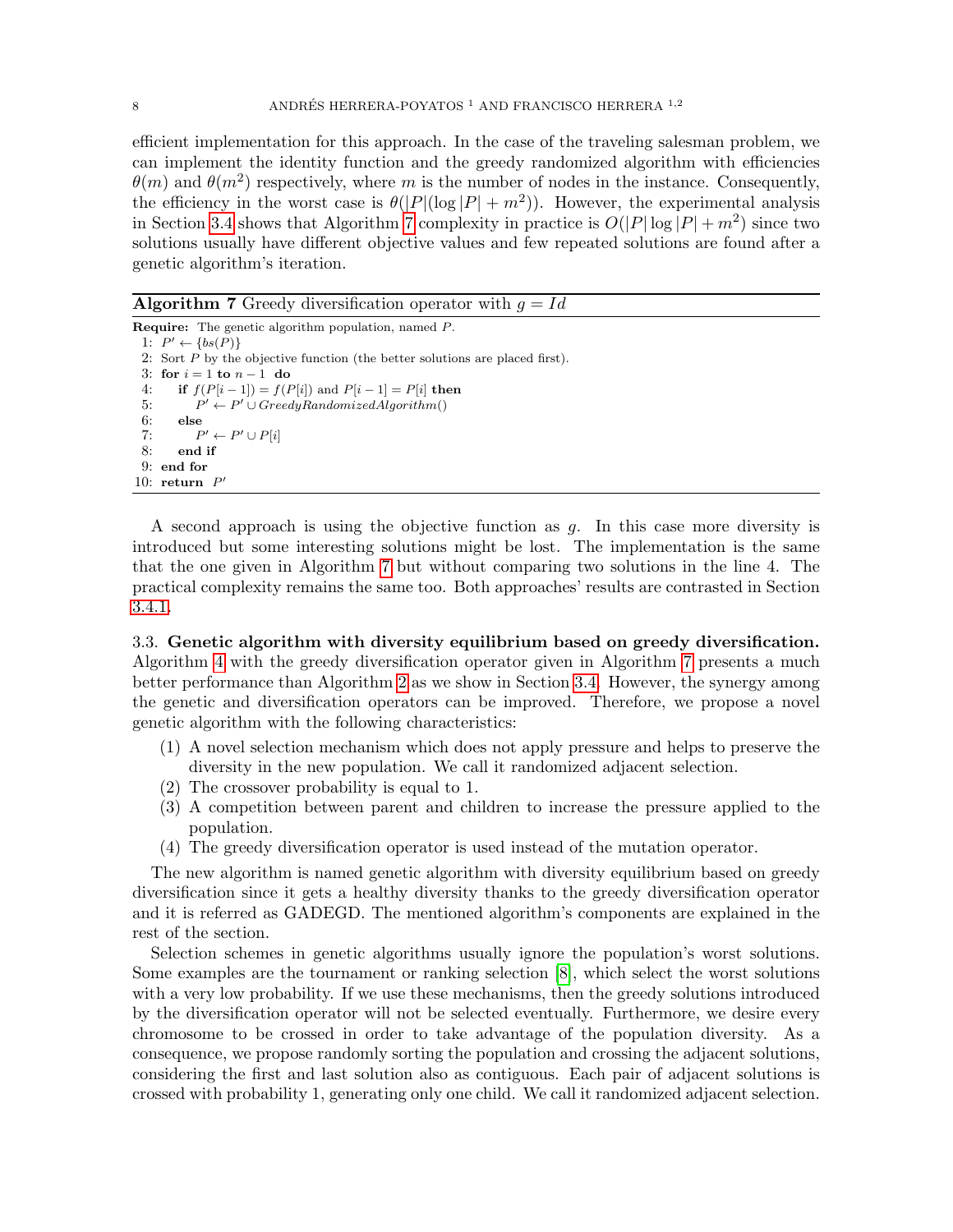Note that this scheme assures that each solution has exactly two children. Consequently, all the genetic material is used to build the new population, what preserves the diversity.

The randomized adjacent selection conserves the diversity but does not apply any pressure to the population. The competition between parent and children is the mechanism chosen for that purpose. We propose a process similar to the one used by the differential evolution algorithms; each child only competes with its left parent and the best of both solution is added to  $P_{t+1}$ . Consequently, the population  $P_{t+1}$  contains a descendant for each solution of  $P_t$  or the solution itself. This statement implies that if the population  $P_t$  is diverse, then the population  $P_{t+1}$  will likely be diverse too. Furthermore, the population  $P_{t+1}$  is always better than  $P_t$  in terms of the objective function. The competition between parent and children can be considered a strong elitism that, in our case, preserves the diversity thanks to the randomized adjacent selection.

#### <span id="page-8-0"></span>Algorithm 8 BuildNewPopulationGADEGD $(P)$

```
Require: A population P.
  1: P' \leftarrow \emptyset2: Sort P randomly.
 3: for i = 0 to n - 1 do
 4: parent1 \leftarrow P(i)5: parent2 \leftarrow P((i+1) \mod n)6: child \leftarrow Crossover(parent1, parent2)7: if f(child) is better than f(parent1) then
 8:
             ' \leftarrow P' \cup child9: else
10:' \leftarrow P' \cup parent111: end if
12: end for
13: return P'
```
Algorithm [8](#page-8-0) shows how a new population is built in GADEGD. Note that the code is very simple, what is an advantage versus more complicated models.

In genetic algorithms, the mutation operator introduces diversity and allows the algorithm to explore the neighborhood of the population's solutions. However, GADEGD does not need it any more since it is able to keep the population diversity by itself. Consequently, the mutation operator just decrease the solutions quality and should not be used. Algorithm [9](#page-8-1) contains the pseudo-code of GADEGD.

<span id="page-8-1"></span>Algorithm 9 Genetic algorithm with diversity equilibrium based on greedy diversification

- **Require:** The population size, named n, and the characteristic function  $g : S \to C$ . 1: Initialize  $P_0$  with n random elements from S.  $2: t \leftarrow 0$ 3: while stopping criteria is not achieved do
- 4:  $P_{t+1} \leftarrow BuildNewPopulationGADEGD(P_t)$
- 5:  $P_{t+1} \leftarrow GreedyDiversification(P_{t+1}, g)$
- 6:  $t \leftarrow t + 1$
- 7: end while
- 8: return  $bs(P_t)$

Figure [2](#page-9-2) shows how the population diversity evolves for GADEGD and the implemented genetic algorithms (Algorithms [9](#page-8-1) and [2](#page-2-3) respectively) in the instance berlin52. Here GADEGD has been executed with  $q = Id$ . Note that GADEGD is designed to maintain a diverse population and so it does. The initial diversity decreases quickly in both algorithms. Afterwards,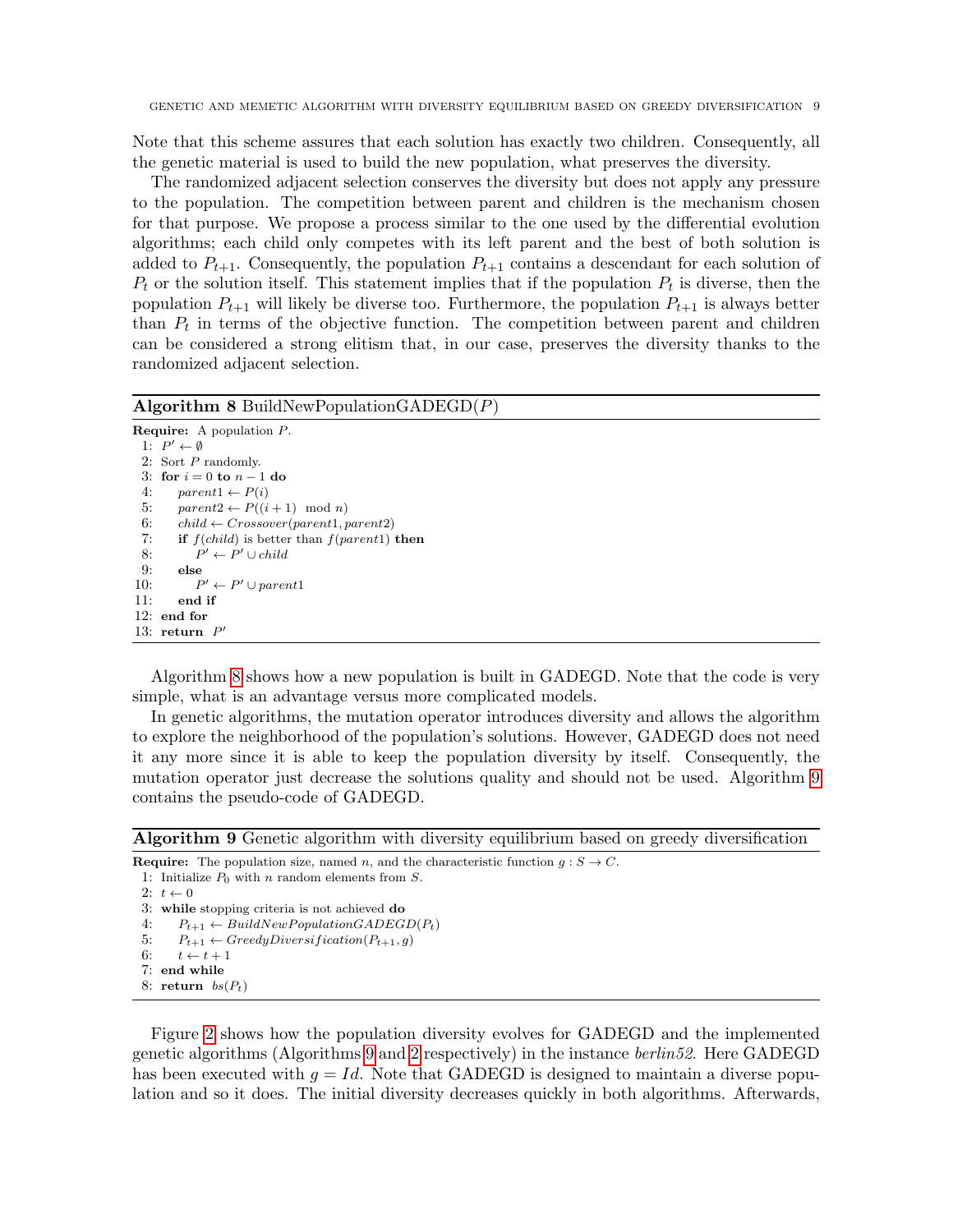GADEGD keeps the diversity in a high and stabilized value. Its components allows the algorithm to work with good solutions in multiple zones of the search space. Besides, if the population diversity decreases, then the greedy diversification introduces new chromosomes.



<span id="page-9-2"></span>Figure 2. Diversity: GADEGD vs generational genetic algorithm (Algorithm [2\)](#page-2-3)

<span id="page-9-0"></span>3.4. Experimental analysis. The experiments were done in a computer with 8 GB of RAM and a processor Intel I5 with 2.5 GHz. The 18 instances of the traveling salesman problem can be found in the TSPLIB library. Each result is computed as the average of 30 executions.

The experimental analysis contains 3 subsections. First, we provide a study of the GADEGD's parameters: the population size and the characteristic function. In the second subsection the algorithm is compared against other state of the art algorithms from a triple perspective: the solutions quality, the convergence to the instances' optimums and the population diversity. Lastly, we analyze how much the GADEGD's components contribute to its performance.

<span id="page-9-1"></span>3.4.1. GADEGD's parameters analysis. The population size has a huge impact on a genetic algorithm behavior. On the one hand, a greater population size contribute to the exploration of the solutions' space, avoiding a fast and unsuitable convergence. However, a large population needs much more computational time to exploit the most promising solutions. On the other hand, a smaller population size implies a higher exploitation and a sooner convergence. The optimal population size depends on the execution's time and the algorithm facilities to maintain a diverse population. If this optimal value is very large, then the algorithm has probably difficulties to explore the solutions space and keep the population diversity. If this is the case, then the algorithm is probably improvable.

Genetic algorithms are usually assigned a population size between 30 and 100 in the literature although this value tends to grow with the improvements in hardware. There are also models which work under small populations [\[13\]](#page-25-7). In our case, we want the algorithm to have a medium sized population because we try to achieve an equilibrium between exploration and exploitation.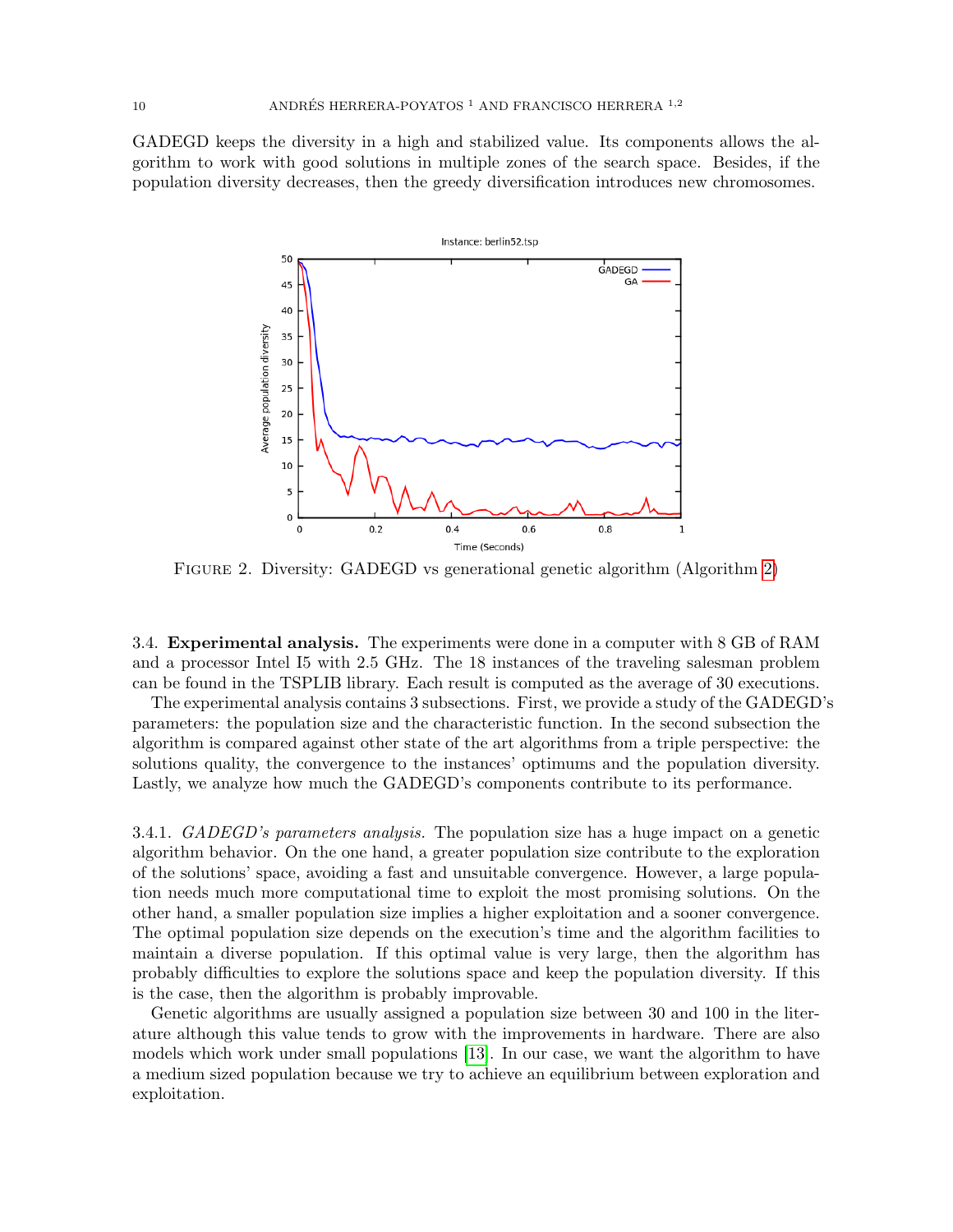Table [1](#page-10-0) compares the population sizes 32 and 64 in terms of the mean and standard deviation of the obtained solutions' objective value. In these experiments the GADEGD's characteristic function is  $g = Id$  and the execution's time is 0.1m seconds, where m is the instance's number of nodes. The experiments show that 64 is a better population size than 32, obtaining the best results most of the time. We also have executed the algorithm with smaller and larger population sizes and they had a significant worse performance. Consequently, we are using 64 as the standard population size for the GADEGD algorithm.

<span id="page-10-0"></span>TABLE 1. GADEGD with  $q = Id$  and population sizes 32 and 64. The execution time is  $0.1m$  seconds. The best results are highlighted in bold. The last row indicates the number of times that each model got the best result in any instance.

| Problem           | Optimum |         | Mean objective value | <b>Standard deviation</b> |         |  |
|-------------------|---------|---------|----------------------|---------------------------|---------|--|
|                   |         | $n=32$  | $n = 64$             | $n=32$                    | $n=64$  |  |
| eil <sub>51</sub> | 426     | 427.2   | 427.267              | 0.4                       | 1.26315 |  |
| berlin52          | 7542    | 7555.1  | 7572.57              | 39.3                      | 55.4068 |  |
| st70              | 675     | 682.467 | 682.067              | 5.03808                   | 4.21057 |  |
| eil76             | 538     | 549.8   | 549.5                | 0.979796                  | 1.43178 |  |
| pr76              | 108159  | 109169  | 109395               | 942.768                   | 573.954 |  |
| kroA100           | 21282   | 21385.8 | 21352.5              | 134.201                   | 119.631 |  |
| rd100             | 7910    | 7917.13 | 7919.47              | 28.619                    | 35.4445 |  |
| eil101            | 629     | 631.7   | 633.3                | 3.06757                   | 4.09186 |  |
| lin105            | 14379   | 14436.2 | 14430.5              | 33.7544                   | 18.2916 |  |
| $\ch{150}$        | 6528    | 6588.67 | 6578.67              | 20.277                    | 20.6968 |  |
| rat195            | 2323    | 2393.47 | 2386.83              | 16.126                    | 17.6335 |  |
| d198              | 15780   | 16076.4 | 16053.9              | 75.0803                   | 95.1888 |  |
| ts225             | 126643  | 127550  | 127427               | 391.036                   | 524.795 |  |
| a280              | 2579    | 2718.63 | 2704.5               | 26.2824                   | 26.9923 |  |
| lin318            | 42029   | 43815.3 | 43739.5              | 429.102                   | 412.694 |  |
| f1417             | 11861   | 12323.7 | 12303.9              | 105.208                   | 134.313 |  |
| pcb442            | 50778   | 55741   | 55502                | 633.782                   | 639.032 |  |
| rat575            | 6773    | 7677.5  | 7670.97              | 83.7412                   | 78.0105 |  |
|                   |         | 5       | 13                   |                           |         |  |
|                   |         |         |                      |                           |         |  |

The most essential GADEGD's parameter is the characteristic function. We have used the functions  $g = Id$  and  $g = f$  explained in Section [3.2.](#page-5-1) More complex models did not obtained better results in practice. Table [2](#page-11-0) compares both functions' performance. The model  $q = Id$ reaches better solutions in most instances. The function  $g = f$  introduces too much diversity and it might substitute not repeated chromosomes with unique characteristics. Hence, the model  $q = Id$  is the one chosen for the rest of the study.

Table [2](#page-11-0) also shows the percent of explored solutions which are generated in the greedy diversification. This value is usually between 2 and 10 %. In average, this means that the algorithm introduces between 1 and 7 greedy solutions per iteration for both characteristics functions. Consequently, we can consider the practical complexity of these greedy diversification algorithms as  $O(|P|\log |P| + m^2)$  as we mentioned in Section [3.2.](#page-5-1) Note that if the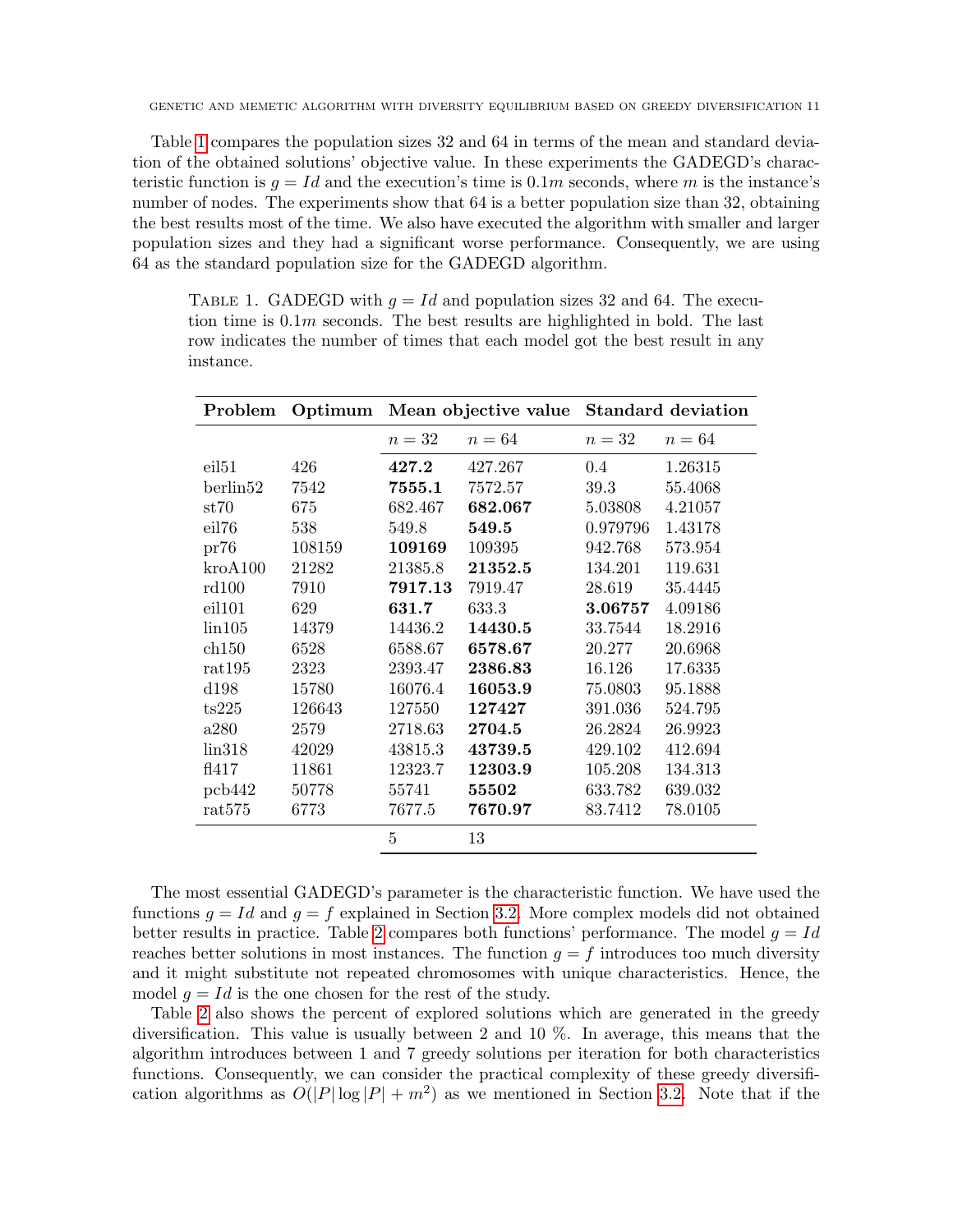<span id="page-11-0"></span>Table 2. GADEGD with population size 64 and the characteristic functions  $g = Id$  and  $g = f$ . The execution time is 0.1m seconds. The best results are highlighted in bold. The last row indicates the number of times that each model got the best result in any instance.

| Problem  | Optimum | Mean objective<br>value |         |          | Percent of explored<br>solutions generated<br>in the greedy |
|----------|---------|-------------------------|---------|----------|-------------------------------------------------------------|
|          |         |                         |         |          | diversification                                             |
|          |         | $g = Id$                | $g = f$ | $g = Id$ | $g = f$                                                     |
| eil51    | 426     | 427.267                 | 428.4   | 5.36748  | 10.1318                                                     |
| berlin52 | 7542    | 7572.57                 | 7572.57 | 5.08438  | 5.23617                                                     |
| st70     | 675     | 682.067                 | 686.433 | 4.62881  | 7.36705                                                     |
| eil76    | 538     | 549.5                   | 549.9   | 4.27079  | 8.90469                                                     |
| pr76     | 108159  | 109395                  | 109503  | 4.55236  | 4.57542                                                     |
| kroA100  | 21282   | 21352.5                 | 21384.6 | 4.90119  | 4.91509                                                     |
| rd100    | 7910    | 7919.47                 | 7926.5  | 4.56272  | 4.70796                                                     |
| eil101   | 629     | 633.3                   | 634.233 | 5.28149  | 7.87105                                                     |
| lin105   | 14379   | 14430.5                 | 14423.3 | 4.82928  | 4.8212                                                      |
| ch150    | 6528    | 6578.67                 | 6586.03 | 4.30821  | 4.49253                                                     |
| rat195   | 2323    | 2386.83                 | 2400.87 | 3.88133  | 4.52266                                                     |
| dl98     | 15780   | 16053.9                 | 16076.2 | 4.18145  | 4.261                                                       |
| ts225    | 126643  | 127427                  | 127355  | 2.7799   | 2.59045                                                     |
| a280     | 2579    | 2704.5                  | 2727.53 | 4.09656  | 4.68289                                                     |
| lin318   | 42029   | 43739.5                 | 43843.7 | 3.97038  | 4.03494                                                     |
| f1417    | 11861   | 12303.9                 | 12286   | 4.01814  | 4.09853                                                     |
| pcb442   | 50778   | 55502                   | 55477   | 2.72923  | 2.74129                                                     |
| rat575   | 6773    | 7670.97                 | 7712.5  | 2.08298  | 2.21214                                                     |
|          |         | 14                      | 5       |          |                                                             |

GADEGD algorithm converges, then the greedy diversification introduces more greedy solutions to increase the population diversity. If it is not the case, then less greedy solutions are introduced (see instances 1 and 18 respectively in Table [2\)](#page-11-0).

<span id="page-11-1"></span>3.4.2. Comparison with other genetic algorithms which use diversity mechanisms instead of mutations. In this section we compare GADEGD with the genetic algorithm given in Algorithm [2](#page-2-3) and other recognized models which do not use the mutation operator: CHC [\[3\]](#page-25-6) and Micro-GA [\[13\]](#page-25-7). We study the quality of the obtained solutions, the convergence to the problems' optimums and the population diversity in order to illustrate GADEGD's performance.

CHC was the first genetic algorithm which applies a competition between parent and children. CHC has already been applied to the traveling salesman problem variations [\[24\]](#page-26-13). Our implementation has the following characteristics:

- Population size  $= 60$
- Random selection with incest prevention mechanism that avoids crossing similar solutions.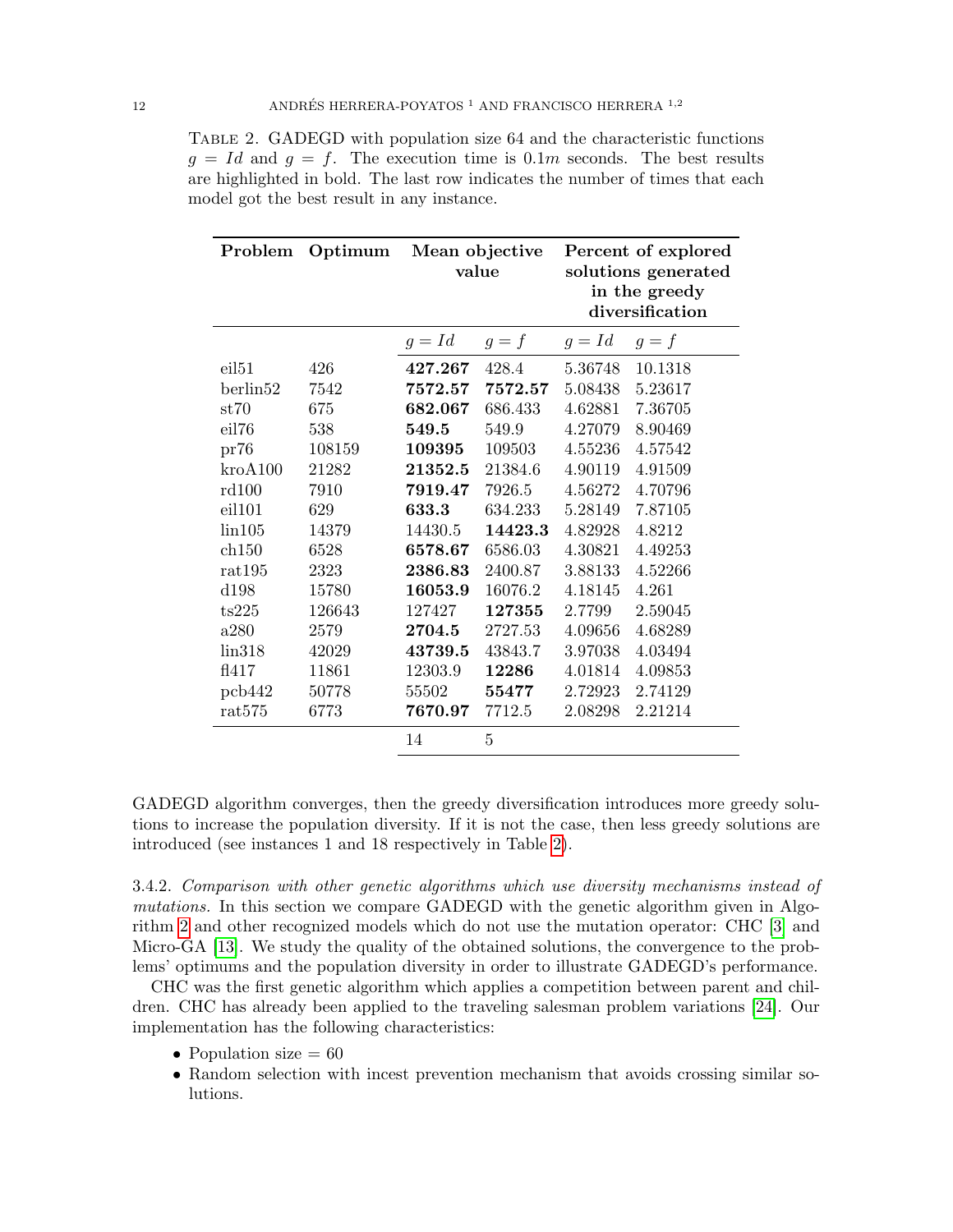- Competition between parent and children: the population  $P_{t+1}$  contains the best chromosomes between parent and children.
- Reinitialization of the population when it converges (detected by the incest prevention mechanism): the best chromosome is left and the other ones are replaced by random solutions.

The Micro-GA was proposed as a genetic algorithm with a small population and fast convergence. It was the first genetic algorithm which uses a reinitialization of the population when it converges. It has the following characteristics:

- Population size  $= 5$
- The best solution in  $P_t$  is added to  $P_{t+1}$ .
- Two pairs of parent are selected by a variation of the tournament selection.
- Both pairs are crossed, generating two children per pair that are added to  $P_{t+1}$ .
- Reinitialization of the population when it converges (all the solutions have the same objective value): the best chromosome is left and the other ones are replaced by random solutions.

<span id="page-12-0"></span>Table 3. CHC and Migro-GA compared against the same models with greedy reinitialization. The execution time is  $0.1m$  seconds. The best results are highlighted in bold. The last row indicates the number of times that each model got a better result than the same algorithm with a different reinitialization.

| Problem           | Optimum | Mean objective value |                  |                |                  |
|-------------------|---------|----------------------|------------------|----------------|------------------|
|                   |         | <b>CHC</b>           |                  |                | Micro-GA         |
|                   |         | Classical            | Greedy           | Classical      | Greedy           |
|                   |         | model                | Reinitialization | model          | Reinitialization |
| eil <sub>51</sub> | 426     | 496.8                | 443.933          | 447.267        | 432.267          |
| berlin52          | 7542    | 8041.8               | 7633.1           | 8053.27        | 7588.1           |
| st70              | 675     | 889                  | 730.8            | 743.967        | 689.9            |
| eil76             | 538     | 665.2                | 574              | 586.933        | 554.767          |
| pr76              | 108159  | 114084               | 109572           | 116626         | 111017           |
| kroA100           | 21282   | 24010.4              | 21377.7          | 25627.2        | 21689.2          |
| rd100             | 7910    | 9496.23              | 7998.23          | 9418.3         | 8010.03          |
| eil101            | 629     | 827.7                | 686.267          | 729.433        | 634.567          |
| lin105            | 14379   | 19445.4              | 14426.4          | 16827.7        | 14511.4          |
| ch150             | 6528    | 9311.93              | 6763.63          | 9294.63        | 6626.73          |
| rat195            | 2323    | 3515.8               | 2431.4           | 3566.53        | 2430.53          |
| d198              | 15780   | 21395.6              | 16603.7          | 22493.2        | 16387.3          |
| ts225             | 126643  | 214322               | 133175           | 251757         | 129840           |
| a280              | 2579    | 5109.53              | 2891.43          | 5496.5         | 2791.93          |
| lin318            | 42029   | 82239.7              | 43917.3          | 107959         | 44886.4          |
| f1417             | 11861   | 32020.3              | 12937            | 60670.7        | 12674.2          |
| pcb442            | 50778   | 117600               | 57568.3          | 174361         | 58950.6          |
| rat575            | 6773    | 18170.7              | 7773.43          | 26568          | 8024.4           |
|                   |         | $\overline{0}$       | 18               | $\overline{0}$ | 18               |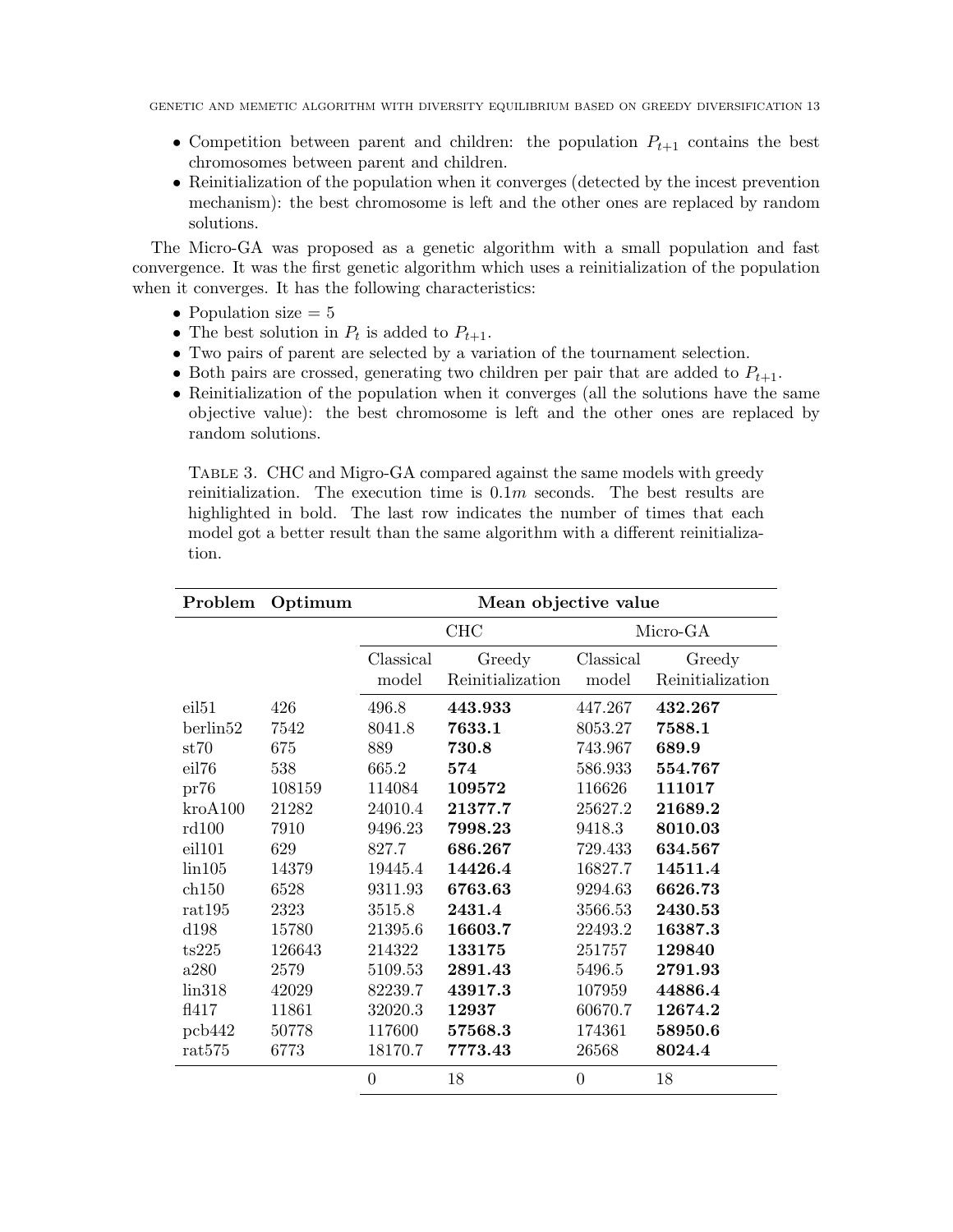Both algorithms assign 1 to the crossover probability and do not use the mutation operator. In this sense, they are similar to our proposal. However, they use a reinitialization of the population in contrast to GADEGD's greedy diversification.

Table [3](#page-12-0) shows the results obtained by these algorithms. They are good in instances with few nodes. However, if the instances are harder, then they do not perform well, the random solutions are not good enough as a reinitialization mechanism. Consequently, we propose a greedy reinitialization for CHC and Micro-GA, replacing the population by greedy solutions obtained from Algorithm [5](#page-6-0) instead of random chromosomes. The results are also presented in Table [3.](#page-12-0) As we expected, the new models with the greedy reinitialization outperform the older ones in any instance. This fact shows that genetic algorithms hybridize fairly well with greedy algorithms, there is a great synergy between the greedy chromosomes and the crossover operator as we mentioned in Section [3.2.](#page-5-1)

<span id="page-13-0"></span>Table 4. Comparison among GADEGD, GA, CHC and Micro-GA with greedy reinitialization in terms of the solutions' quality. The execution time is 0.1m seconds. The best results are highlighted in bold and the worst are underlined. The last row indicates the number of times that each model got the best and worst result in any instance.

| Problem           | Optimum | Mean objective value |         |                  |                       |
|-------------------|---------|----------------------|---------|------------------|-----------------------|
|                   |         | <b>GADEGD</b>        | GA      | CHC<br>with G.R. | Micro-GA<br>with G.R. |
| eil <sub>51</sub> | 426     | 427.267              | 507.7   | 443.933          | 432.267               |
| berlin52          | 7542    | 7572.57              | 9146.5  | 7633.1           | 7588.1                |
| st70              | 675     | 682.067              | 910.067 | 730.8            | 689.9                 |
| eil76             | 538     | 549.5                | 692.4   | 574              | 554.767               |
| pr76              | 108159  | 109395               | 146800  | 109572           | 111017                |
| kroA100           | 21282   | 21352.5              | 34162.4 | 21377.7          | 21689.2               |
| rd100             | 7910    | 7919.47              | 12421.3 | 7998.23          | 8010.03               |
| eil101            | 629     | 633.3                | 886.833 | 686.267          | 634.567               |
| $\lim 105$        | 14379   | 14430.5              | 24862.4 | 14426.4          | 14511.4               |
| ch150             | 6528    | 6578.67              | 12898.4 | 6763.63          | 6626.73               |
| rat195            | 2323    | 2386.83              | 5246.8  | 2431.4           | 2430.53               |
| d198              | 15780   | 16053.9              | 35969.5 | 16603.7          | 16387.3               |
| ts225             | 126643  | 127427               | 394841  | 133175           | 129840                |
| a280              | 2579    | 2704.5               | 8280.07 | 2891.43          | 2791.93               |
| lin318            | 42029   | 43739.5              | 154852  | 43917.3          | 44886.4               |
| f1417             | 11861   | 12303.9              | 97497.8 | 12937            | 12674.2               |
| pcb442            | 50778   | 55502                | 233595  | 57568.3          | 58950.6               |
| rat575            | 6773    | 7670.97              | 35167.7 | 7773.43          | 8024.4                |
|                   |         | 17/0                 | 0/18    | 1/0              | 0/0                   |

Table [4](#page-13-0) compares, in terms of the solution's quality, the algorithms GADEGD, a generational genetic algorithm (Algorithm [2\)](#page-2-3) and both CHC and Micro-GA with greedy reinitialization. GADEGD performs considerably better than the other algorithms in 17 out of 18 instances. The main reason behind the better performance of GADEGD is the greedy diversification. It introduces diversity before the algorithm has totally converged and, consequently,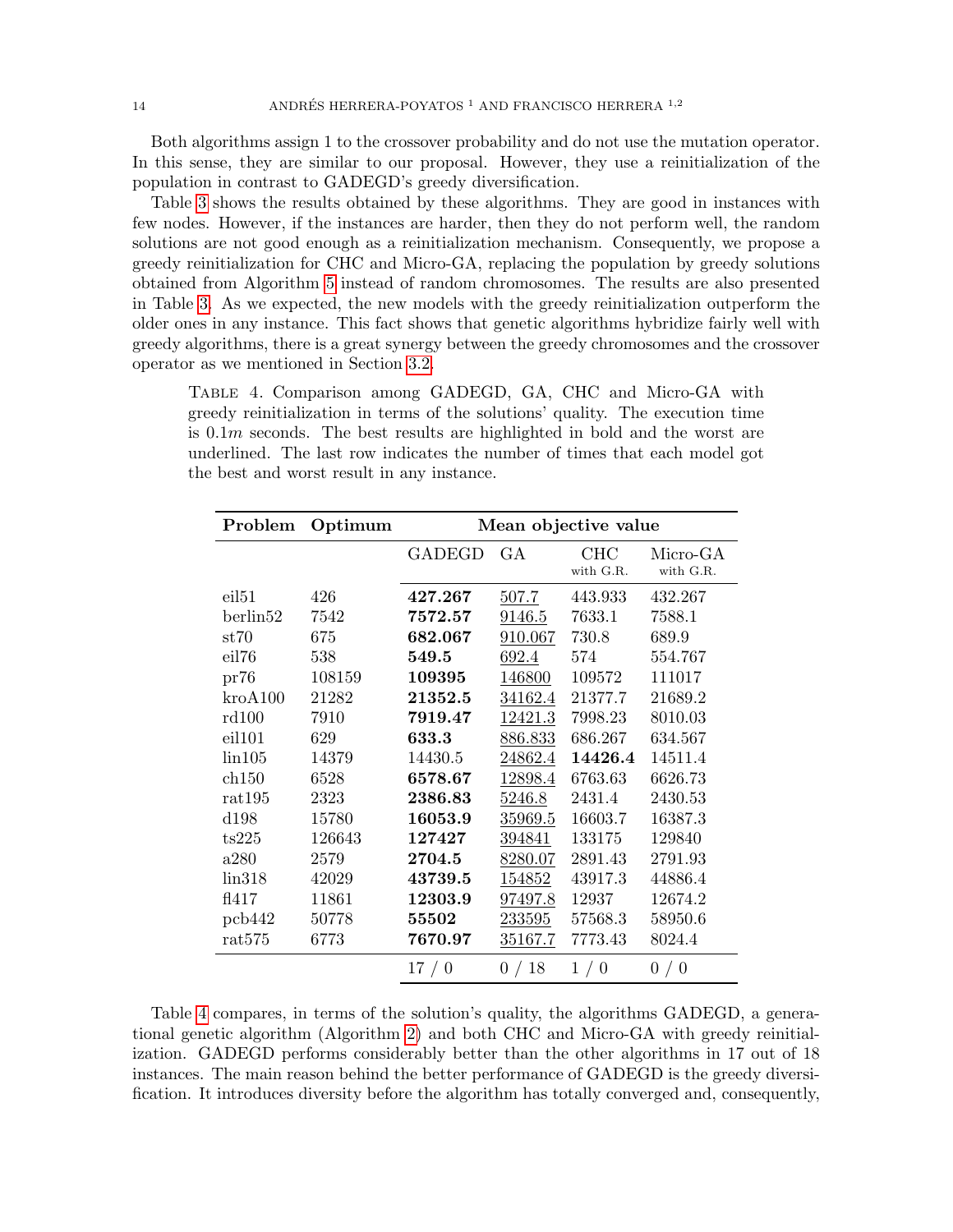it constantly keeps a high quality and diverse population, what can not been achieved by the (greedy) reinitialization used in CHC and Micro-GA. In those algorithms the diversity and the quality of the solutions are not stable and they generally vary inversely until the population is reinitialized. When the population is reinitialized, the algorithms do a lot of effort to build a high quality population again and, consequently, computation time is wasted.

Note the poor results that the generational genetic algorithm offers, which are due to the low diversity and fast convergence. It is known that this model can not reach the performance of CHC and Micro-GA with the classic reinitialization, see Table [3.](#page-12-0) Consequently, the performance's differences compared with those algorithms with greedy reinitialization are huge.

GADEGD not only obtains high quality solutions but is also able to reach the problems' optimal solutions. We have developed Table [5](#page-14-0) in order to study how difficult is for the algorithms to converge to the instances' optimums. Each entry contains the number of times that the corresponding algorithm has reached an optimal solution and the average time needed to do so. The results are taken from 30 executions per algorithm and instance, each of which lasts at most 20 seconds. GADEGD presents the fastest convergence. It also reaches the optimums more often than the other algorithms. The greedy diversification contributes to this convergence since it introduces new greedy chromosomes progressively, allowing the population's solutions to find the genetic material which they need to generate better descendants.

| Problem                      | Heuristics |                                                                                                                                                                         |           |                       |  |  |
|------------------------------|------------|-------------------------------------------------------------------------------------------------------------------------------------------------------------------------|-----------|-----------------------|--|--|
|                              |            | GADEGD Classical GA CHC                                                                                                                                                 | with G.R. | Micro-GA<br>with G.R. |  |  |
| berlin52<br>kroA100<br>rd100 |            | 24 / <b>0.136</b> Not reached <b>28</b> / 0.35 <b>23</b> / 0.67<br>11 / 3.95 Not reached $8/12.576$ 6 / 10.77<br><b>30</b> / <b>3.81</b> Not reached 25 / 5.26 6 / 7.35 |           |                       |  |  |

<span id="page-14-0"></span>Table 5. Convergence to the optimum solutions.

Figure [3](#page-15-0) shows how the algorithms' best solution evolve in the instance d198. The data is taken from a 60 seconds execution, plotting the objective value of the best solution found as time passes. The generational genetic algorithm is omitted in the study due to its bad performance. GADEGD, CHC and Micro-GA make a huge improvement to the initial solutions. However, after some iterations, they find more difficulties since the proportion of better chromosomes in the solutions space is getting smaller. At this point the exploitation of the best solutions' neighborhood and the capability to find new potential chromosomes are the most important qualities. The three algorithms have characteristics that help to achieve these purposes. However, Micro-GA's small population can be an encumbrance to fully achieve these qualities, being the algorithm with the worst performance. Furthermore, the reinitialization of both CHC and Mircro-GA makes the algorithm to start the search again, losing time in the process. GADEGD does not have these problems and it does actually find better solutions after 25 seconds, not falling into local optimums.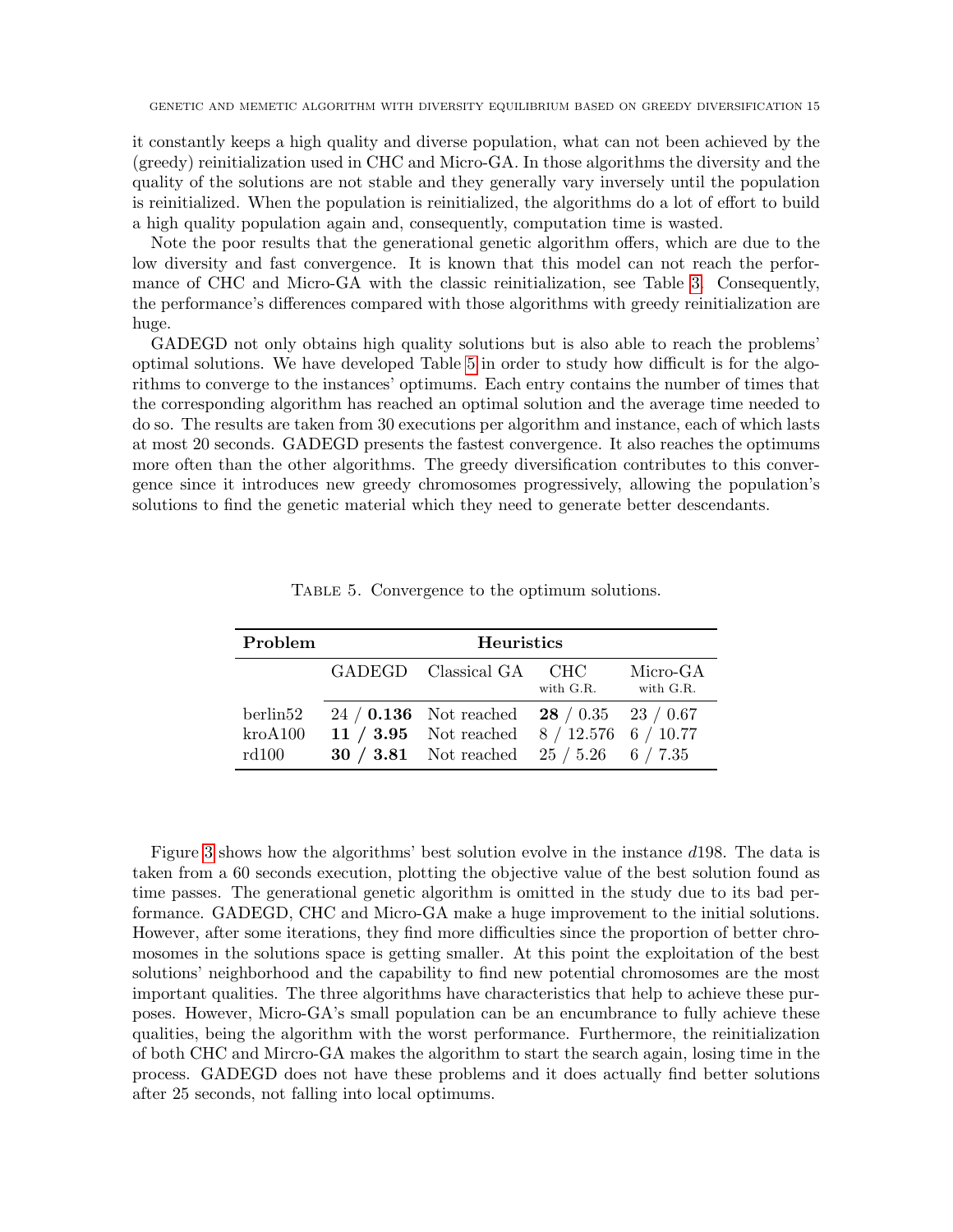

<span id="page-15-0"></span>Figure 3. Convergence: GADEGD vs CHC with G.R. vs Micro-GA with G.R.

Figure [4](#page-15-1) shows how the population diversity evolves for the four algorithms studied: GADEGD, a generational GA and both CHC and Micro-GA with greedy reinitialization. The data corresponds to the execution given in Figure [3.](#page-15-0) Each value is computed as the mean of the diversity in an interval of time. As we showed before, the generational genetic algorithm can not maintain a suitable diversity. On the other hand, GADEGD, CHC and Micro-GA present similar diversity in average thanks to the diversification and reinitialization operators. Note that the reinitialization procedure makes radical changes in the population and, as a consequence, the real diversity (not average) varies from zero to high values throughout the CHC and Micro-GA execution.



<span id="page-15-1"></span>FIGURE 4. Diversity: GADEGD vs GA (Algorithm [2\)](#page-2-3) vs CHC with G.R. vs Micro-GA with G.R.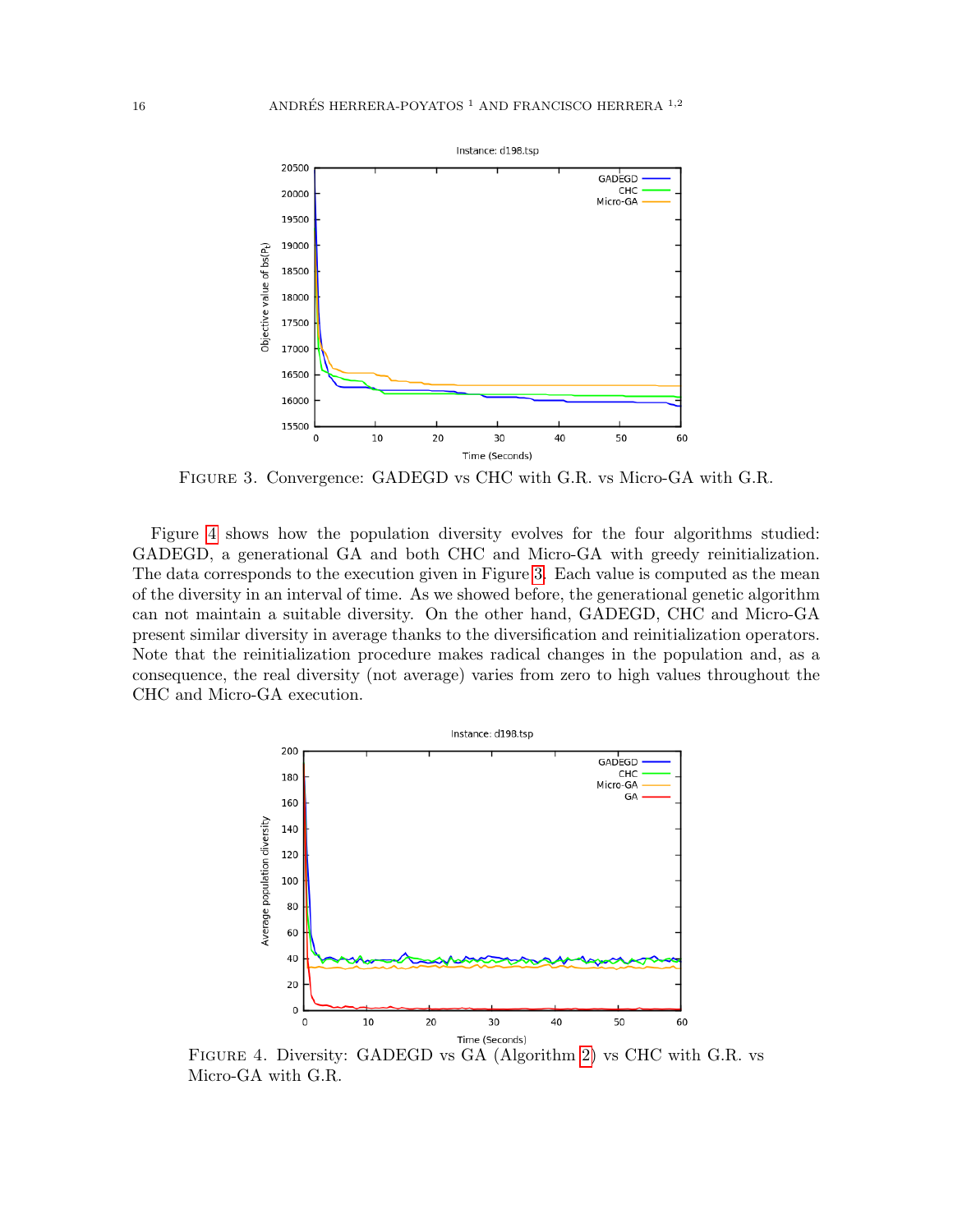3.4.3. GADEGD's components analysis. One could wonder if GADEGD would perform equally well introducing random solutions in the diversification operator instead of greedy ones, what would increase the diversity even more. However, this model does not achieve the same results in practice. As we pointed out in Section [3.2,](#page-5-1) greedy solutions contains a high quality genetic material that is transferred to its children and, after a few generations, spread to the whole population. The good performance of the hybridization between greedy and genetic algorithms is corroborated in Section [3.4.2,](#page-11-1) where we compared a reinitialization with greedy solutions with a randomized reinitialization for CHC and Micro-GA.

Another important question is how the greedy diversification does actually influence the algorithm's performance. Table [2](#page-11-0) showed that this mechanism generates between 2 and 5 per cent of the solutions for  $q = Id$ , what is an considerable amount of solutions. We introduce Table [6](#page-16-0) in order to check if these solutions were important for the algorithm's results.

<span id="page-16-0"></span>Table 6. Comparison among GADEGD, the same model without the greedy diversification, the genetic algorithm given in Algorith[m2](#page-2-3) and this model with greedy diversification. The execution time is  $0.1m$  seconds. The best results are highlighted in bold and the worst are underlined. The last row indicates the number of times that each model got the best and worst result in any instance.

| Problem           | Optimum | Mean objective value |                               |         |                          |  |
|-------------------|---------|----------------------|-------------------------------|---------|--------------------------|--|
|                   |         | <b>GADEGD</b>        | <b>GADEGD</b><br>without G.D. | GA      | <b>GA</b><br>with $G.D.$ |  |
| eil <sub>51</sub> | 426     | 427.267              | 550.167                       | 507.7   | 433.2                    |  |
| berlin52          | 7542    | 7572.57              | 9275.53                       | 9146.5  | 7561.03                  |  |
| st70              | 675     | 682.067              | 1016.83                       | 910.067 | 694.2                    |  |
| eil76             | 538     | 549.5                | 785.467                       | 692.4   | 559.1                    |  |
| pr76              | 108159  | 109395               | 159413                        | 146800  | 113510                   |  |
| kroA100           | 21282   | 21352.5              | 43765.6                       | 34162.4 | 21747.8                  |  |
| rd100             | 7910    | 7919.47              | 15226.7                       | 12421.3 | 8054.83                  |  |
| eil101            | 629     | 633.3                | 1082.43                       | 886.833 | 657.167                  |  |
| $\lim 105$        | 14379   | 14430.5              | 28946.7                       | 24862.4 | 14540.3                  |  |
| ch150             | 6528    | 6578.67              | 16518.7                       | 12898.4 | 6676.47                  |  |
| rat195            | 2323    | 2386.83              | 6094.77                       | 5246.8  | 2479                     |  |
| ${\rm d}198$      | 15780   | 16053.9              | 36032.6                       | 35969.5 | 16739.7                  |  |
| ts225             | 126643  | 127427               | 464102                        | 394841  | 130436                   |  |
| a280              | 2579    | 2704.5               | 9365.33                       | 8280.07 | 2847.17                  |  |
| lin318            | 42029   | 43739.5              | 177397                        | 154852  | 46395                    |  |
| f1417             | 11861   | 12303.9              | 81758.7                       | 97497.8 | 12741                    |  |
| pcb442            | 50778   | 55502                | 238401                        | 233595  | 59163.1                  |  |
| rat575            | 6773    | 7670.97              | 33968.8                       | 35167.7 | 7966.1                   |  |
|                   |         | 17/0                 | 0/16                          | 0/2     | 1/0                      |  |

First, we have executed GADEGD without the greedy diversification operator. As one could expect, the algorithm's high pressure with no diversification scheme implies a very fast convergence and, thus, very poor results. Secondly, we have applied the greedy diversification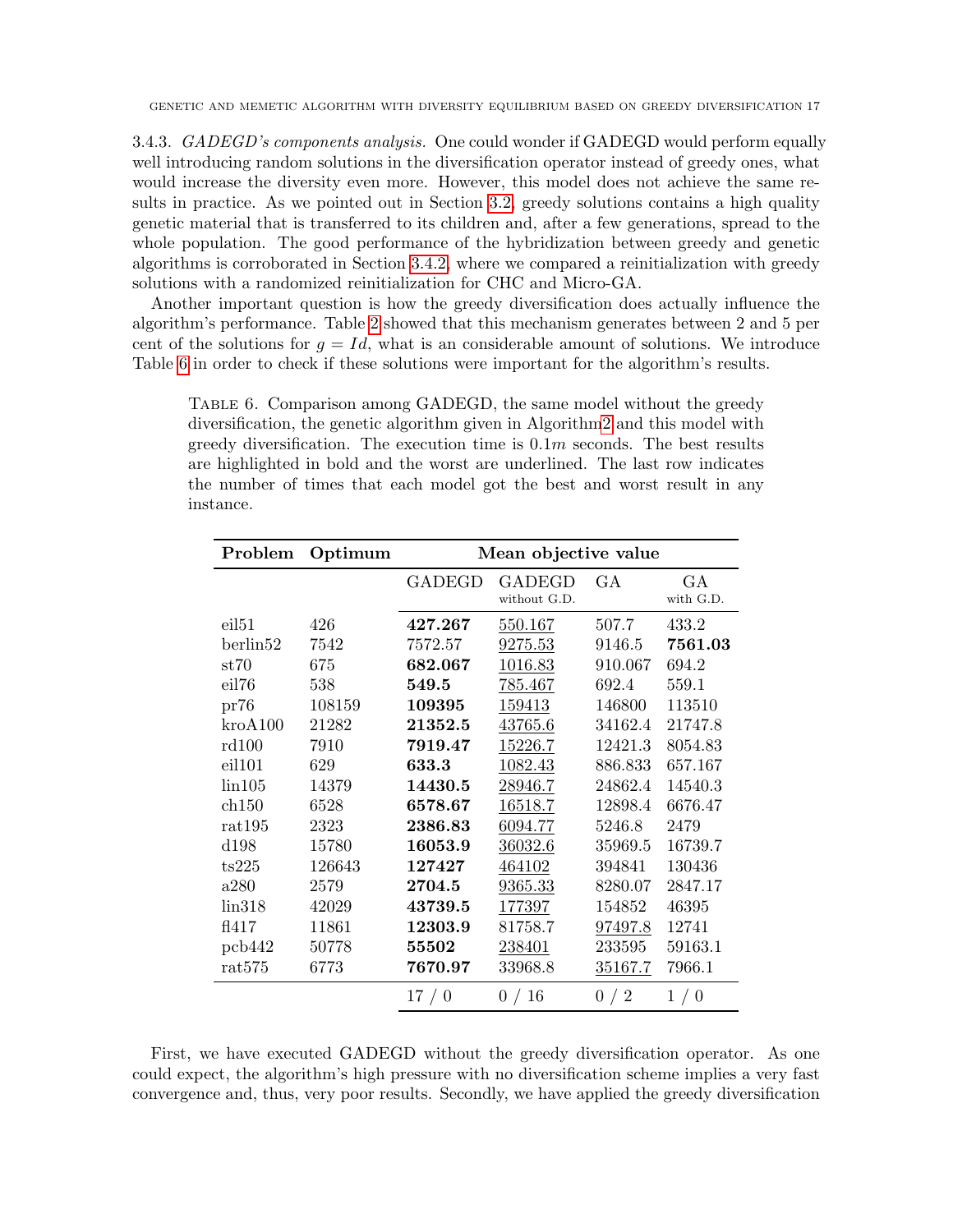to the generational genetic algorithm given in Algorithm [2.](#page-2-3) The results prove that the greedy diversification makes a huge positive impact in genetic algorithms' performance. However, as we indicated in Section [3.2,](#page-5-1) the synergy among the components of this model was improvable in theory. The results also show that this synergy was increased in the GADEGD algorithm, which obtains the best results in 17 out of 18 instances.

The competition between parent and children plays a crucial role in using the diversity efficiently since it allows to select and exploit the most promising region of the solutions' space. If an usual elitism is used instead of the competition scheme in GADEGD, then the diversity is not properly controlled and the algorithm results are not good enough as it is shown in Table [7.](#page-17-0) This table also includes the results obtained from a GADEGD version in which the binary tournament selection replaces the randomized adjacent selection. In this case the pressure applied to the population is excessive and the population diversity is partially lost, as we explained in Section [3.3.](#page-7-1) Consequently, it can not reach the performance of GADEGD.

<span id="page-17-0"></span>

| TABLE 7. Comparison with other pressure and selection mechanisms. The          |  |
|--------------------------------------------------------------------------------|--|
| execution time is $0.1m$ seconds. The best results are highlighted in bold and |  |
| the worst are underlined. The last row indicates the number of times that each |  |
| model got the best and worst result in any instance.                           |  |

| Problem              |         | Mean objective value                                                                    |                                        |
|----------------------|---------|-----------------------------------------------------------------------------------------|----------------------------------------|
|                      | GADEGD  | <b>GADEGD</b><br>without competition<br>between parent and children<br>and with elitism | GADEGD<br>with Tournament<br>selection |
| eil <sub>51</sub>    | 427.267 | 452.067                                                                                 | 439.467                                |
| berlin <sub>52</sub> | 7572.57 | 7770.83                                                                                 | 7902.8                                 |
| st70                 | 682.067 | 730.333                                                                                 | 697.2                                  |
| eil76                | 549.5   | 580.8                                                                                   | 569.4                                  |
| pr76                 | 109395  | 119693                                                                                  | 120715                                 |
| kroA100              | 21352.5 | 23218.6                                                                                 | 22749.8                                |
| rd100                | 7919.47 | 8386.87                                                                                 | 8324.43                                |
| eil101               | 633.3   | 678.9                                                                                   | 648.233                                |
| lin105               | 14430.5 | 14835                                                                                   | 14633.2                                |
| ch150                | 6578.67 | 6876.27                                                                                 | 6940.2                                 |
| rat195               | 2386.83 | 2523                                                                                    | 2534.37                                |
| d198                 | 16053.9 | 17362.9                                                                                 | 16980.9                                |
| ts225                | 127427  | 133066                                                                                  | 134465                                 |
| a280                 | 2704.5  | 2896                                                                                    | 2852.07                                |
| lin318               | 43739.5 | 48052.4                                                                                 | 48773                                  |
| f1417                | 12303.9 | 13451.9                                                                                 | 12852.8                                |
| pcb442               | 55502   | 59581.4                                                                                 | 60669.3                                |
| rat575               | 7670.97 | 8027.63                                                                                 | 8057.63                                |
|                      | 18/0    | 0/10                                                                                    | 0/8                                    |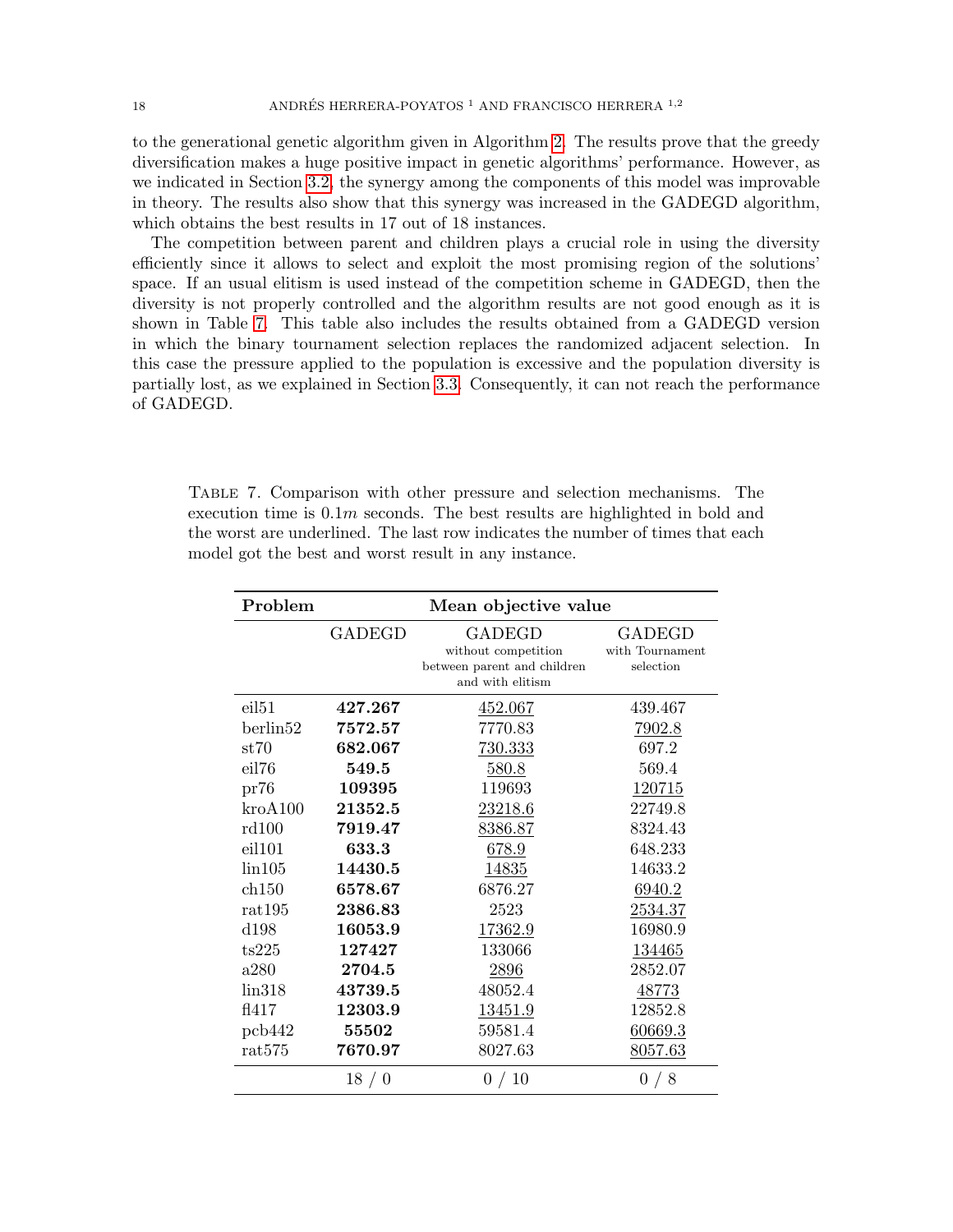In summary, each GADEGD's component is relevant for the algorithm's performance. The cooperation among all the introduced components allows to achieve a healthy diversity and an equilibrium between exploration and exploitation.

## 4. Memetic algorithm with diversity equilibrium based on greedy diversification

<span id="page-18-0"></span>In this section we extend GADEGD to the field of memetic algorithms. First, we argue how to define this new metaheuristic, called MADEGD. Secondly, we develop an experimental study in which MADEGD's behaviour is analysed and compared with other state of the art heuristics based on local search.

4.1. Memetic algorithm with diversity equilibrium based on greedy diversification. MADEGD is obtained when GADEGD is hybridized with a local search procedure, as it is done in memetic algorithms. In Section [2.2](#page-2-1) we argued that a good hybridization is applying the local search once per iteration to the best population's chromosome that has not been improved before. Hence, we use this scheme in MADEGD. However, we must decide whether the greedy diversification operator is applied before of after the local search. We choose to use the greedy diversification first in order to avoid that a repeated solution introduced by a crossover is improved.

Another important question is how to initialize the population. If the population were randomly chosen, then the local search would be applied to very low quality solution in the initial iterations, what consumes too much time. Therefore, we initialize the population with solutions obtained by a greedy randomized algorithm as we did in Algorithm [3.](#page-3-2)

Lastly, GADEGD has two parameters, the characteristic function and the population size. GADEGD obtained the best results when the characteristic function was  $q = Id$ . Hence, we use this function in MADEGD. The population size is analyzed in Section [4.2.1.](#page-19-0)

<span id="page-18-1"></span>Algorithm 10 Memetic algorithm with diversity equilibrium based on greedy diversification

```
Require: The population size, named n.
```
- 1: Initialize  $P_0$  with n solutions obtained by a greedy randomized algorithm.
- 2:  $t \leftarrow 0$

- 4:  $P_{t+1} \leftarrow BuildNewPopulationGADEGD(P_t)$
- 5:  $P_{t+1} \leftarrow GreedyDiversification(P_{t+1}, Id)$
- 6: Apply the local search to the best solution not previously improved of  $P t+1$  (if it exits).
- 7:  $t \leftarrow t + 1$
- 8: end while
- 9: return  $bs(P_t)$

Algorithm [10](#page-18-1) shows the pseudo-code of MADEGD. Note that if a greedy solution is added to MADEGD's population, then it will be crossed with the population's solutions (which are presumably better) until it is good enough to be improved by the local search. Consequently, the algorithm is finding potential chromosomes which are in the path between various greedy and high quality population's solutions. This fact will allow the local search to perform the best it is able to.

The application of MADEGD to the traveling salesman problem is straightforward. The greedy randomized algorithm is the same used in the greedy diversification (see Section [3.2\)](#page-5-1). Furthermore, we use Lin-Kernighan as the local search procedure.

<sup>3:</sup> while stopping criteria is not achieved do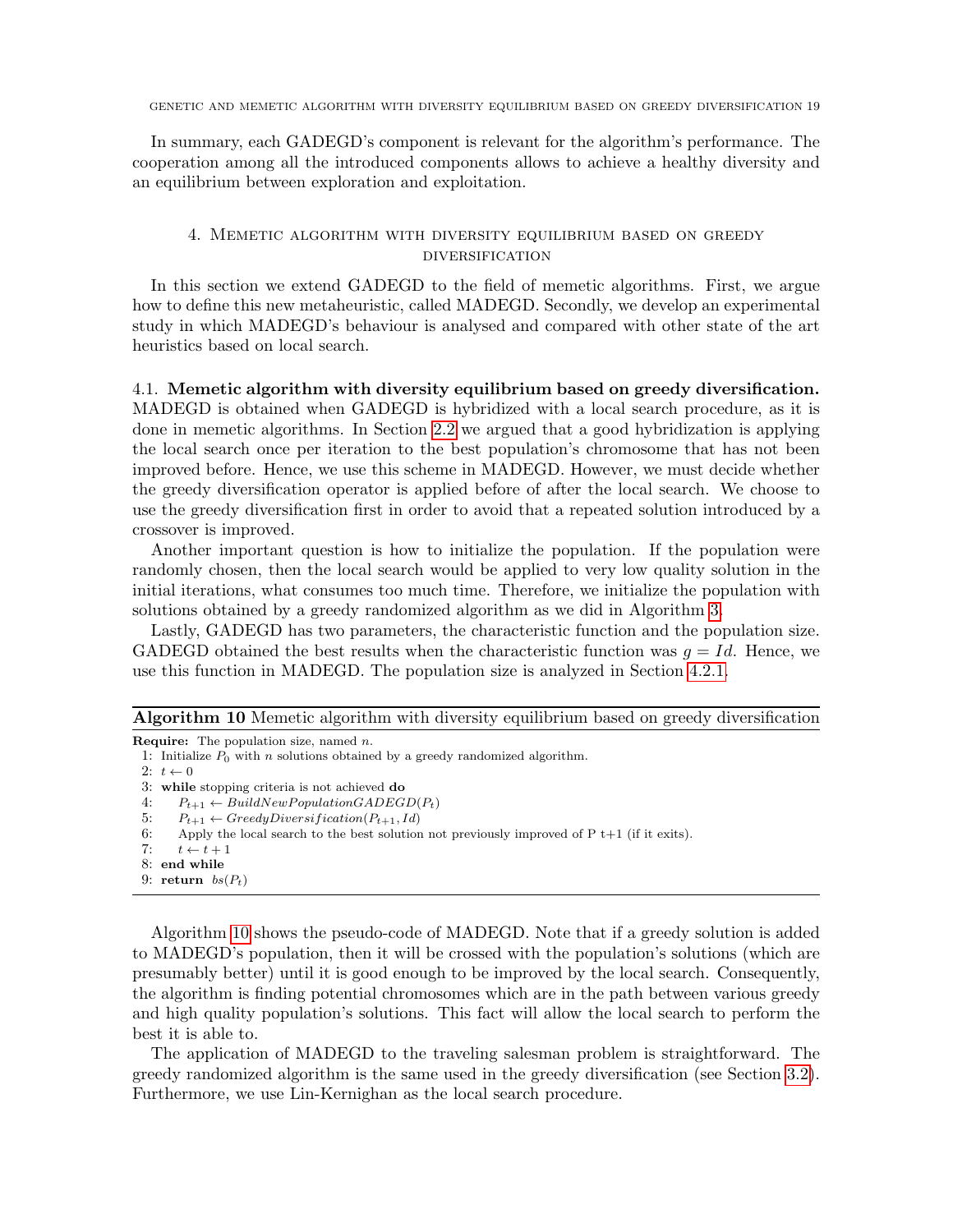4.2. Experimental analysis. The experimental analysis contains 3 subsections. First, we study how the population size affects MADEGD. Secondly, we compare it with GADEGD in order to understand how the local search change the algorithm's behaviour, contrasting its better performance. Thirdly, MADEGD is matched against another memetic algorithm, GRASP and iterated greedy from a triple perspective, solutions quality, population diversity and calls to the local search.

<span id="page-19-0"></span>4.2.1. Analysis of the population size. In Section [3.4.1](#page-9-1) we mentioned how important the population size is for a genetic algorithm. The same arguments are valid in the field of memetic algorithms. Table [8](#page-19-1) contains the results obtained by MADEGD with population sizes 8, 16, 32 and 64. Note that the performance is better when the population is smaller. The reason is that most of the computational time is wasted in the local search. Consequently, less iterations of the genetic operators are applied and a higher pressure is needed, what is provided by the smaller population size.

<span id="page-19-1"></span>Table 8. MADEGD with different population sizes. The execution time is  $0.1m$  seconds. The best results are highlighted in bold and the worst are underlined. The last row indicates the number of times that each model got the best and worst result in any instance.

| Problem           | Optimum | Mean objective value |         |         |         |  |
|-------------------|---------|----------------------|---------|---------|---------|--|
|                   |         | $n=8$                | $n=16$  | $n=32$  | $n=64$  |  |
| eil <sub>51</sub> | 426     | 426                  | 426.167 | 426.867 | 426.933 |  |
| berlin52          | 7542    | 7542                 | 7542    | 7542    | 7542    |  |
| st70              | 675     | 675                  | 675     | 676     | 677.767 |  |
| eil76             | 538     | 538                  | 538     | 538.133 | 538.333 |  |
| pr76              | 108159  | 108159               | 108159  | 108159  | 108159  |  |
| $k$ ro $A$ 100    | 21282   | 21282                | 21282   | 21282   | 21282.8 |  |
| rd100             | 7910    | 7910                 | 7910    | 7910    | 7916.53 |  |
| eil101            | 629     | 629                  | 629     | 629.533 | 630.267 |  |
| $\lim 105$        | 14379   | 14379                | 14379   | 14379   | 14379   |  |
| ch150             | 6528    | 6529.73              | 6541.5  | 6547.3  | 6549.63 |  |
| rat195            | 2323    | 2326.67              | 2329.4  | 2331.83 | 2334.47 |  |
| d198              | 15780   | 15794.7              | 15801.4 | 15805.5 | 15815.3 |  |
| ts225             | 126643  | 127036               | 126794  | 126791  | 126895  |  |
| a280              | 2579    | 2582.8               | 2582.8  | 2590.8  | 2596.33 |  |
| lin318            | 42029   | 42349.4              | 42300   | 42376.4 | 42444.9 |  |
| f1417             | 11861   | 11948.8              | 11940.8 | 11948.7 | 11945.6 |  |
| pcb442            | 50778   | 51438.2              | 51257.1 | 51438.3 | 51593.8 |  |
| rat575            | 6773    | 6878.73              | 6874.23 | 6869.27 | 6878.77 |  |
|                   |         | 13/2                 | 12/0    | 8/0     | 3/13    |  |

We have executed the algorithm with greater execution times concluding that the size 8 is not good enough because it does not provide sufficient exploration of the solutions space. As a consequence, we propose 16 as the standard population size for MADEGD.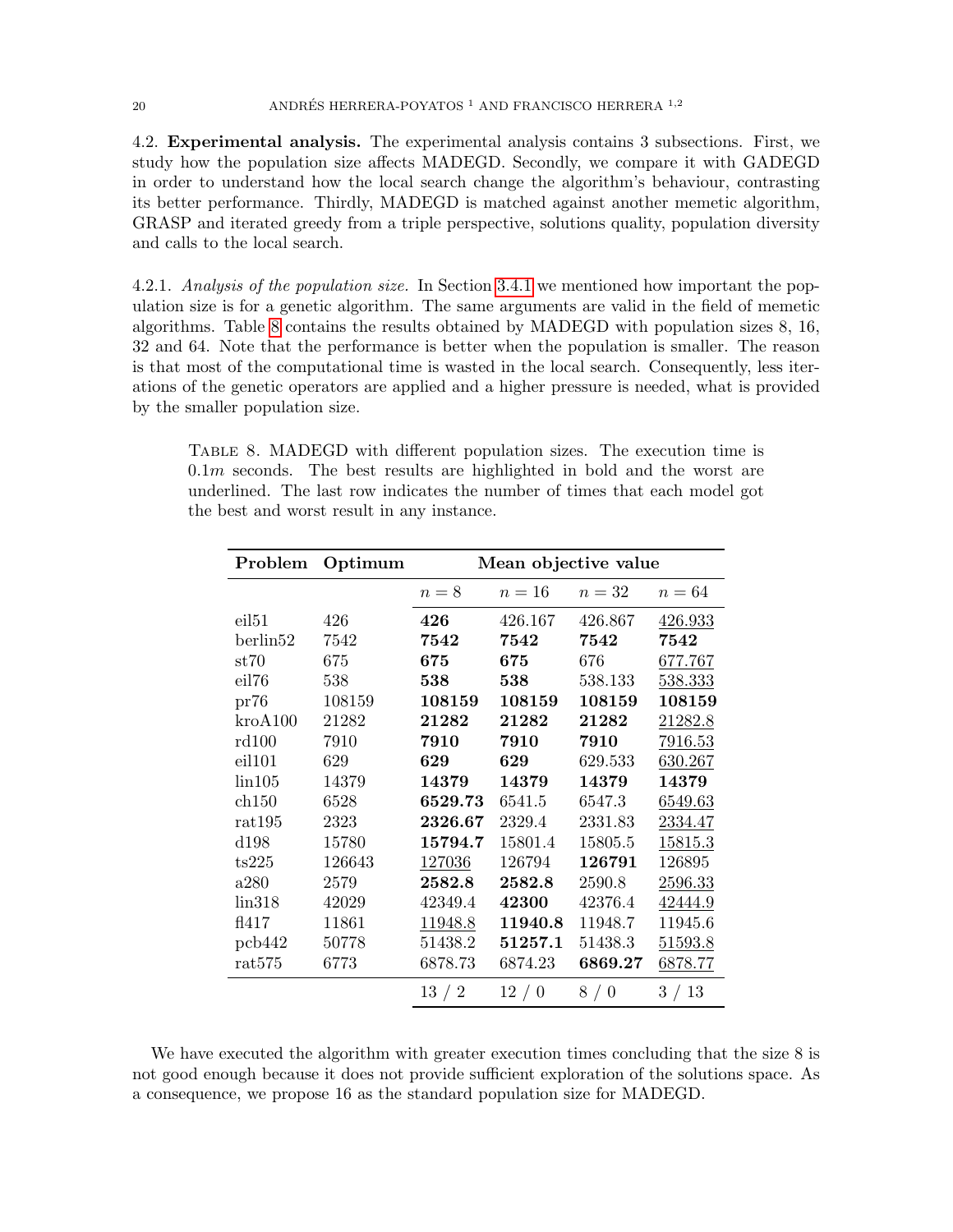Note that population based heuristics usually need a bigger population to avoid premature convergence. However, MADEGD does not necessary needs a big size thanks to the greedy diversification.

4.2.2. Comparison with the genetic algorithm with diversity equilibrium based on greedy diversification. Table [9](#page-20-0) presents the results obtained by MADEGD and GADEGD with population sizes 16 and 64 respectively. The mean objective value of the solutions obtained by MADEGD is drastically better, what shows how effective is the local search combined with the genetic operators and the greedy diversification. In fact, MADEGD finds the optimum solutions in most instances.

In Section [3.4.1](#page-9-1) it was noticed that GADEGD needs 64 as the population size to keep an equilibrium between exploration and exploitation. However, as it is pointed out previously, MADEGD requires a smaller population because it performs less iterations. This statement is corroborated in Table [9,](#page-20-0) which provides the average number of solutions computed in each instance by both algorithms. GADEGD generates between 10 and 50 more solutions than MADEGD. However, MADEGD iterations are much more effective thanks to the local search.

| Problem           | Optimum | Mean objective value Number of generated |                | solutions |               |  |
|-------------------|---------|------------------------------------------|----------------|-----------|---------------|--|
|                   |         | MADEGD                                   | <b>GADEGD</b>  | MADEGD    | <b>GADEGD</b> |  |
| eil <sub>51</sub> | 426     | 426.167                                  | 427.267        | 128759    | 1692820       |  |
| berlin52          | 7542    | 7542                                     | 7572.57        | 46387.8   | 1731320       |  |
| $\mathrm{st}70$   | 675     | 675                                      | 682.067        | 114622    | 1674870       |  |
| eil76             | 538     | 538                                      | 549.5          | 127619    | 1740730       |  |
| pr76              | 108159  | 108159                                   | 109395         | 60987.1   | 1377370       |  |
| kroA100           | 21282   | 21282                                    | 21352.5        | 51970.3   | 14260         |  |
| rd100             | 7910    | 7910                                     | 7919.47        | 54622.7   | 1473510       |  |
| eil101            | 629     | 629                                      | 633.3          | 92876.7   | 1407060       |  |
| $\rm{lin}105$     | 14379   | 14379                                    | 14430.5        | 34887.5   | 538391        |  |
| ch150             | 6528    | 6541.5                                   | 6578.67        | 50950     | 1270930       |  |
| rat195            | 2323    | 2329.4                                   | 2386.83        | 47671     | 379744        |  |
| d198              | 15780   | 15801.4                                  | 16053.9        | 16071.4   | 362111        |  |
| ts225             | 126643  | 126794                                   | 127427         | 53980.6   | 724328        |  |
| a280              | 2579    | 2582.8                                   | 2704.5         | 45372.8   | 612916        |  |
| lin318            | 42029   | 42300                                    | 43739.5        | 10964.5   | 485157        |  |
| f1417             | 11861   | 11940.8                                  | 12303.9        | 5499.87   | 422658        |  |
| pcb442            | 50778   | 51257.1                                  | 55502          | 16309     | 231215        |  |
| rat575            | 6773    | 6874.23                                  | 7670.97        | 3522.03   | 125132        |  |
|                   |         | 18                                       | $\overline{0}$ |           |               |  |

<span id="page-20-0"></span>Table 9. MADEGD vs GADEGD with population sizes 16 y 64 respectively. The execution time is  $0.1m$  seconds. The best results are highlighted in bold and the worst are underlined. The last row indicates the number of times that each model got the best result in any instance.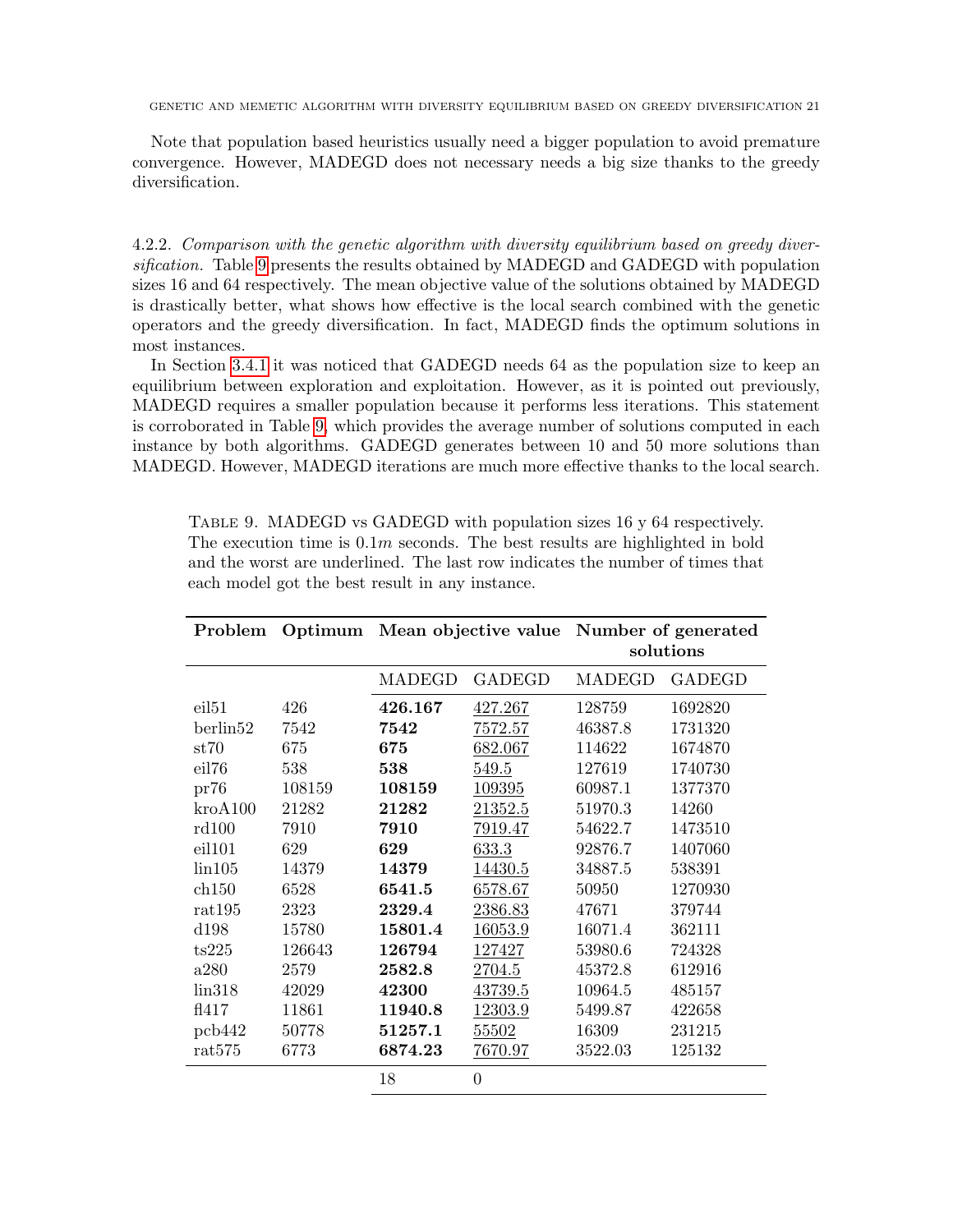4.2.3. Comparison with other local search based multi-start metaheuristics. Local search based multi-start metaheuristics try to apply the local search to promising solutions placed in different regions of the search space. Consequently, they require an underneath procedure which supplies high quality and diverse solutions on which local search will be executed. Hence, local search based metaheuristics can be understood as an hybridization between local search and other heuristics.

Memetic algorithms are local search based multi-start metaheuristics in which the local search is applied to new solutions obtained by the evolutionary operators. This hybridization presents several advantages. First, the evolution scheme guarantees that the local search will be applied to better solutions as time passes. Secondly, the solutions obtained by the local search contain some information which can be used in the evolutionary algorithm's iterations, obtaining a better performance. However, if the evolutionary scheme doesn't pay enough attention to the exploration, then the local search is applied to similar solutions over and over. Consequently, it might always find the same local optimums and the computation time is wasted. Hence, the evolutionary scheme should have a good equilibrium between exploration and exploitation in order to obtain a high performance memetic algorithm.

Other local search based multi-start metaheuristics, such as GRASP [\[4\]](#page-25-8) and iterated greedy [\[23\]](#page-26-6), [\[10\]](#page-25-9), use techniques founded on randomized greedy algorithms. Greedy solutions are placed in promising regions of the solutions space and, thus, the local search is highly productive on them.

Algorithm [11](#page-21-0) describes how GRASP works, at each iteration a greedy solution is obtained by a randomized greedy algorithm and it is improved by the local search. The best solution found is returned at the end of the algorithm.

<span id="page-21-0"></span>

| Algorithm 11 GRASP |                                               |  |  |  |  |
|--------------------|-----------------------------------------------|--|--|--|--|
|                    | 1: while stopping criteria is not achieved do |  |  |  |  |
| 2:                 | $s \leftarrow GreedyRandomizedAlgorithm()$    |  |  |  |  |
| 3:                 | $s' \leftarrow LocalSearch(s)$                |  |  |  |  |
| 4:                 | if $s'$ is the best solution found then       |  |  |  |  |
| 5:                 | $best\_solution \leftarrow s'$                |  |  |  |  |
| 6:                 | end if                                        |  |  |  |  |
|                    | 7: end while                                  |  |  |  |  |
|                    | 8: return best_solution                       |  |  |  |  |

GRASP does not use the information obtained in the past computations, its iterations are independent and equally productive in average. Iterated greedy try to overcome this issue modifying a previously visited solution with a greedy technique in order to create new elements of the solution space. Algorithm [12](#page-22-0) provides an usual implementation of iterated greedy. At each step, a destruction procedure is applied to the best solution found. The destruction procedure removes a subset of the solution's data, obtaining a partial solution. Afterwards, the partial solution is reconstructed by a randomized greedy technique and the obtained solution is improved by the local search.

Particularizing in the traveling salesman problem, the destruction procedure consist in removing a random sublist of the solution's representation. The reconstruction step is carried out by the randomized greedy algorithm based on the nearest neighbor philosophy which was introduced in Section [3.2.](#page-5-1) We have implemented GRASP and iterated greedy using Lin-Kernighan as the local search procedure.

Note that the destruction - reconstruction step of iterated greedy can be understood as a crossover between the best solution found and a greedy solution. Thus, we can see iterated greedy as an hybridization between greedy and memetic algorithms. From this perspective the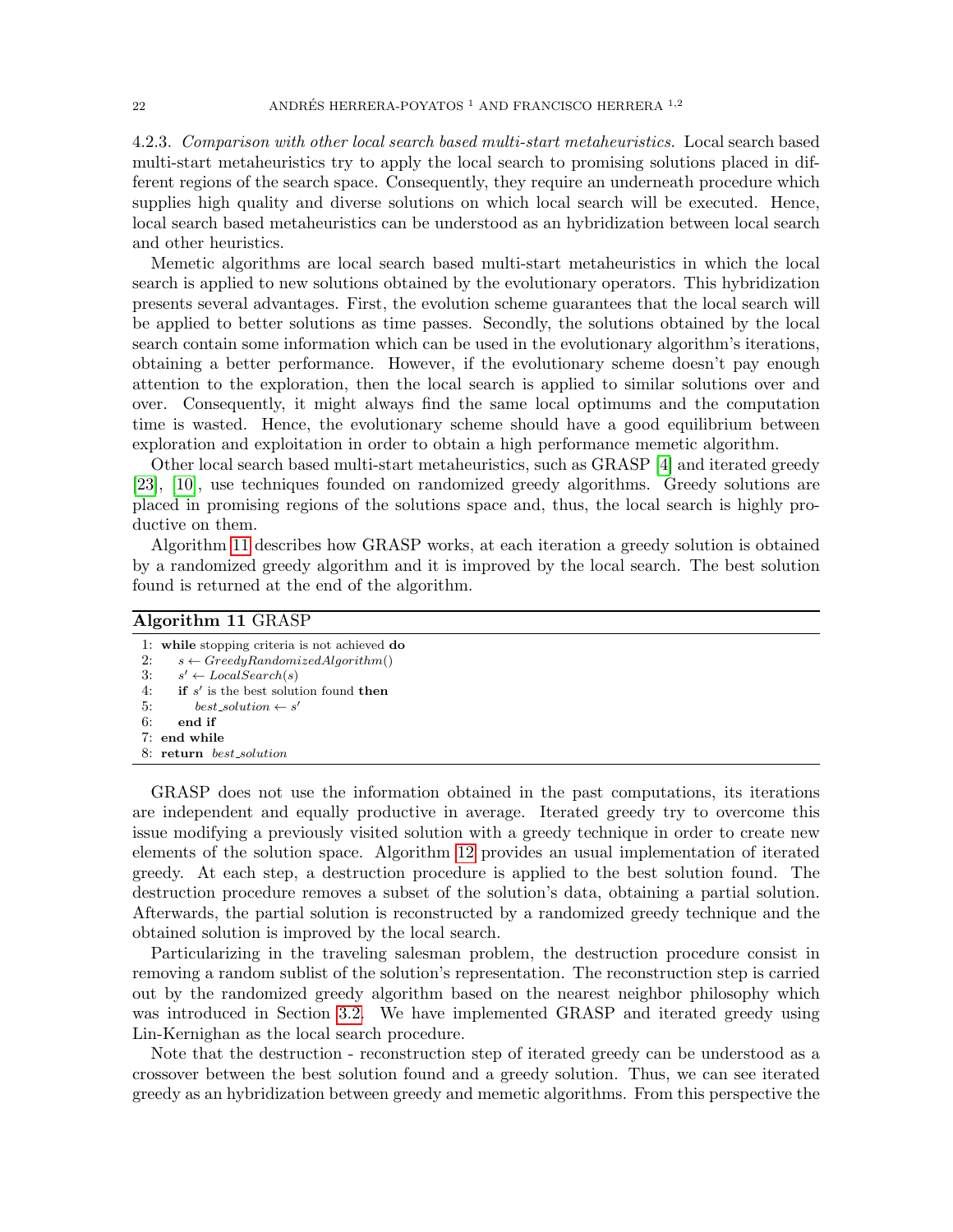### <span id="page-22-0"></span>Algorithm 12 Iterated Greedy

|    | 1: best_solution $\leftarrow GreedyRandomizedAlgorithm()$ |
|----|-----------------------------------------------------------|
|    | 2: best_solution $\leftarrow LocalSearch(best\_solution)$ |
|    | 3: while stopping criteria is not achieved do             |
| 4: | $s \leftarrow$ Destruction(best_solution)                 |
| 5: | $s' \leftarrow RandomizedGreedy Reconstruction(s)$        |
| 6: | $s'' \leftarrow LocalSearch(s')$                          |
| 7: | if $s''$ is the best solution found then                  |
| 8: | $best\_solution \leftarrow s''$                           |
| 9: | end if                                                    |
|    | $10:$ end while                                           |
|    | 11: return best_solution                                  |

model is improvable in terms of exploration and exploitation. The population size is 1 and, thus, it usually operates in the same region of the search space. Furthermore, the local search is always applied in each iteration even if the obtained solution is not good enough. Hence, we can conclude that iterated greedy is more focused on exploitation than on exploration.

<span id="page-22-1"></span>Table 10. Comparison of MADEGD, MA (Algorithm [3\)](#page-3-2), GRASP and IG. The execution time is  $0.1m$  seconds. The best results are highlighted in bold and the worst are underlined. The last row indicates the number of times that each model got the best and worst result in any instance.

| Problem           | Optimum | Mean objective value |         |              |          |  |  |
|-------------------|---------|----------------------|---------|--------------|----------|--|--|
|                   |         | MADEGD               | MA      | <b>GRASP</b> | IG       |  |  |
| eil <sub>51</sub> | 426     | 426.167              | 433.8   | 432.133      | 432.1    |  |  |
| berlin52          | 7542    | 7542                 | 7628.8  | 7670.43      | 7665.73  |  |  |
| $\mathrm{st}70$   | 675     | 675                  | 689.567 | 692.433      | 692.133  |  |  |
| eil76             | 538     | 538                  | 548     | 551.867      | 550.733  |  |  |
| pr76              | 108159  | 108159               | 109382  | 110083       | 110544   |  |  |
| kroA100           | 21282   | 21282                | 21408   | 21469.2      | 21475.8  |  |  |
| rd100             | 7910    | 7910                 | 7951.87 | 8033.37      | 8061.1   |  |  |
| eil101            | 629     | 629                  | 641.533 | 647.833      | 648.267  |  |  |
| $\rm{lin}105$     | 14379   | 14379                | 14482.7 | 14551.6      | 14569.7  |  |  |
| ch150             | 6528    | 6541.5               | 6575.73 | 6642.1       | 6671.73  |  |  |
| rat195            | 2323    | 2329.4               | 2349.37 | 2373.23      | 2369.23  |  |  |
| d198              | 15780   | 15801.4              | 15883.3 | 16015        | 15981.3  |  |  |
| ts225             | 126643  | 126794               | 129022  | 129865       | 130035   |  |  |
| a280              | 2579    | 2582.8               | 2637.43 | 2659.3       | 2660.7   |  |  |
| lin318            | 42029   | 42300                | 42827.2 | 43068.8      | 43157.7  |  |  |
| f1417             | 11861   | 11940.8              | 12041.1 | 12156.8      | 12130.5  |  |  |
| pcb442            | 50778   | 51257.1              | 52319.9 | 52589.2      | 52585    |  |  |
| rat575            | 6773    | 6874.23              | 6924.53 | 6944.6       | 6951.93  |  |  |
|                   |         | 18/0                 | 0/1     | 0/7          | 10<br>0/ |  |  |

MADEGD is also an hybridization between greedy and memetic algorithms. However, it combines the best of both worlds. The greedy diversification promotes the exploration of the promising regions of the search space when it is needed. Furthermore, the competition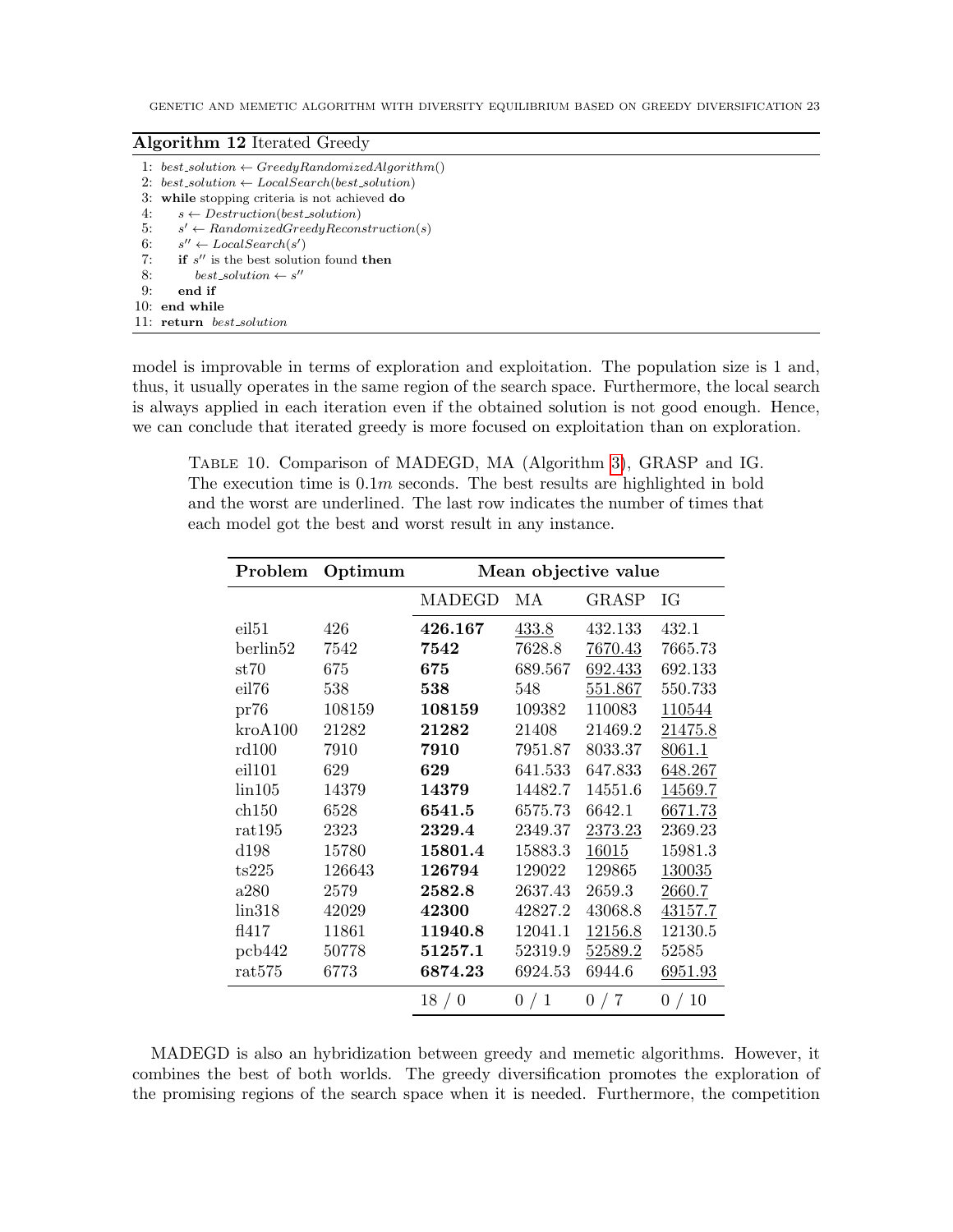between parent and children control the population's quality and, as a consequence, the local search is likely applied to better solutions each iteration. As we mentioned before, if a greedy solution enters in the population, then it will get crossed with better chromosomes until it is good enough to be improved by the local search.

This synergy is the reason behind the results presented in Table [10,](#page-22-1) which compares the performance of MADEGD, the memetic algorithm given in Algorithm [3](#page-3-2) (MA), GRASP and iterated greedy (IG). MADEGD loosely obtains the best result in every instance. MA also outperforms GRASP and IG thanks to the evolutionary character. Note that GADEGD's results are better than the MA's ones in instances with less than 110 cities (see Table [9\)](#page-20-0) in spite of implementing a version of Lin-Kernighan as the local search, one of the best heuristics for the travelling salesman problem.

Table [11](#page-24-1) provides the average number of calls to the local search in Table [10'](#page-22-1)s executions. MA is the heuristic which presents more calls to the local search. This fact is due to the population convergence, the local search is much faster because the solutions to which it is applied are near to local optimums. GRASP and IG are the algorithms with less number of calls to the local search. Each iteration of those algorithms consists in applying the local search to a greedy or partially greedy solution, what is very time consuming since there is a lot of room for optimization. MADEGD mixes the best of both worlds again since it constantly explores the search space but the local search is only applied to the best possible solutions.

![](_page_23_Figure_4.jpeg)

<span id="page-23-0"></span>FIGURE 5. Diversity: MADEGD vs Memetic algorithm (Algorithm [3\)](#page-3-2).

The number of calls to the local search of GRASP and IG is equal to the number of generated solutions. However, both MA and MADEGD just apply the local search in an iteration if there is a solution no previously improved by the local search. Table [11](#page-24-1) also shows the percent of iterations in which the local search was applied to a population's solution for both memetic algorithms. MA always applies the local search since the population is almost fully generated by the crossover operator. However, MADEGD, after a fair number of iterations, only applies the local search if a new solution has entered the population after the competition between parent and children. Nonetheless, the percent is always greater than 85%, what shows that the crossover operator is able to find better chromosomes than the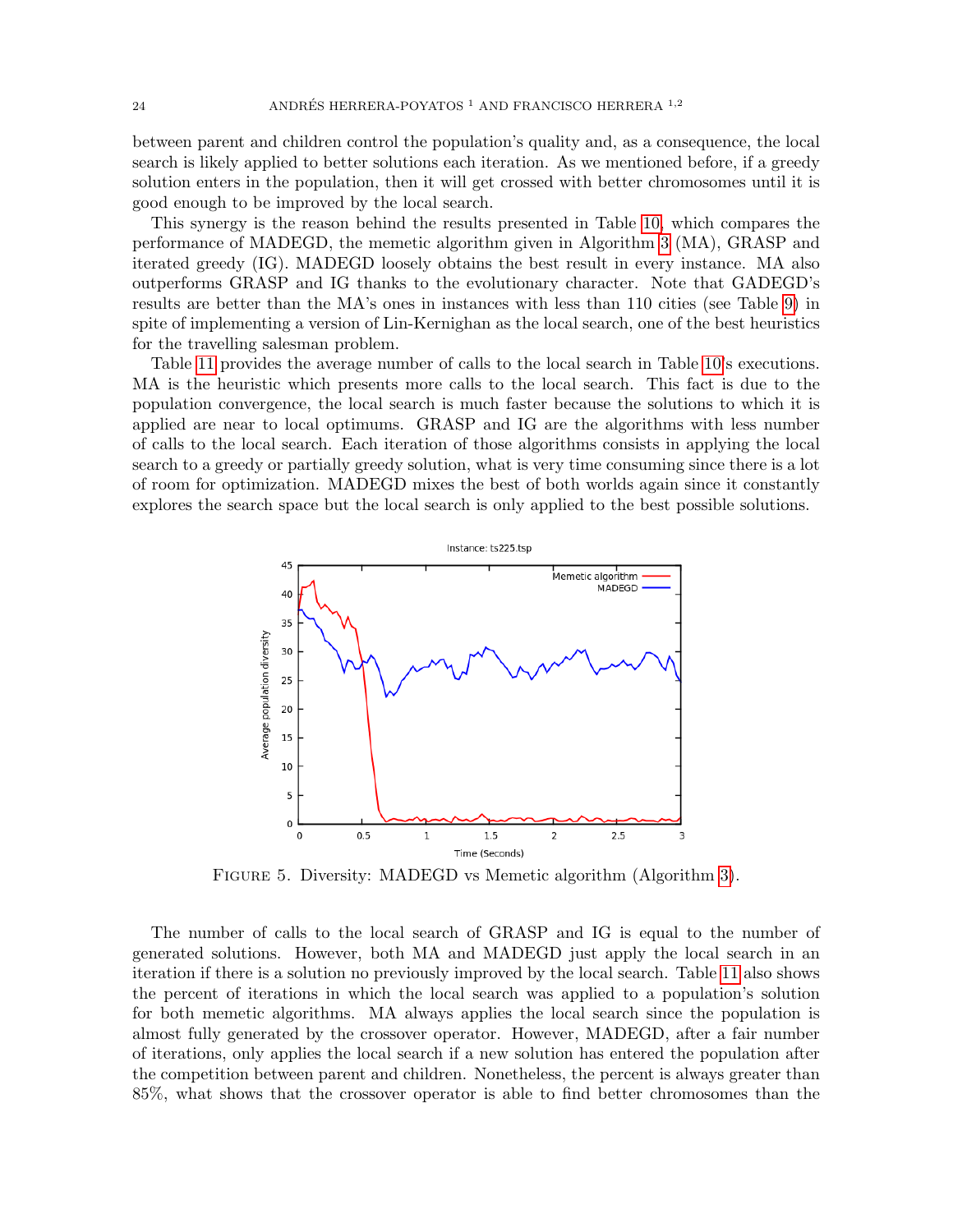parents. This fact is essential for the algorithm's good behavior since if the crossover were not good enough, then no solution would enter the population and the algorithm would converge to a local optimum.

Finally, Figure [5](#page-23-0) shows how the diversity evolves in an execution of MADEGD and the memetic algorithm. It is very similar to Figure [2.](#page-9-2) The memetic algorithm converges too fast to a local optimum, what avoids a proper exploration of the search space.

<span id="page-24-1"></span>Table 11. Average number of calls to the local search in the executions of Table [10.](#page-22-1) Percent of MADEGD and memetic algorithm (MA)'s iterations in which the local search is applied to a population's solution.

| Problem           | Number of calls<br>to the local search |         |         | Percent of iterations<br>in which the local<br>search is applied |         |     |
|-------------------|----------------------------------------|---------|---------|------------------------------------------------------------------|---------|-----|
|                   | MADEGD                                 | МA      | GRASP   | IG                                                               | MADEGD  | МA  |
| eil <sub>51</sub> | 7709.63                                | 7478.47 | 3309.6  | 3256.13                                                          | 100     | 100 |
| berlin52          | 2759                                   | 4054.87 | 1863.37 | 1825.3                                                           | 100     | 100 |
| $\mathrm{st}70$   | 6869.37                                | 6690.73 | 2269.07 | 2247.83                                                          | 100     | 100 |
| eil76             | 7682.43                                | 7756.63 | 2514.67 | 2479.27                                                          | 100     | 100 |
| pr76              | 3653.83                                | 4940.3  | 722.633 | 712.6                                                            | 100     | 100 |
| $k$ ro $A$ 100    | 3096.7                                 | 4161.97 | 942.133 | 931.267                                                          | 100     | 100 |
| rd100             | 3268.77                                | 4268.37 | 854.7   | 843.933                                                          | 100     | 100 |
| eil101            | 5543.07                                | 5605.2  | 1390.47 | 1363.07                                                          | 100     | 100 |
| lin105            | 2085.3                                 | 3203.63 | 392.1   | 394.8                                                            | 100     | 100 |
| $\ch{150}$        | 3067.7                                 | 3762.7  | 765.433 | 760                                                              | 100     | 100 |
| rat195            | 2871.6                                 | 4212.27 | 394.133 | 393.533                                                          | 100     | 100 |
| d198              | 968.467                                | 1381.4  | 119.9   | 119.567                                                          | 100     | 100 |
| ts225             | 3284.07                                | 4003.83 | 746.9   | 736.4                                                            | 99.9918 | 100 |
| a280              | 2729.97                                | 3423.83 | 240.3   | 239.733                                                          | 100     | 100 |
| lin318            | 663.267                                | 1093.1  | 56.4    | 56.0333                                                          | 99.7588 | 100 |
| f1417             | 331.533                                | 586.8   | 33.0667 | 33.4333                                                          | 100     | 100 |
| pcb442            | 992.133                                | 1765.13 | 74.1    | 74.9333                                                          | 97.6112 | 100 |
| rat575            | 216.3                                  | 1059.77 | 28.9667 | 27.8333                                                          | 85.2672 | 100 |

### 5. Conclusion

<span id="page-24-0"></span>In this paper we have introduced a novel genetic algorithm, GADEGD, which attempts to achieve a balance between exploration and exploitation. The algorithm's key operator is the greedy diversification, which maintains a diversity equilibrium in the population. Furthermore, the algorithm uses the randomized adjacent selection and a competition between parent and children. These operators have been selected in order to increase the components' synergy.

We have also extended the algorithm to the field of memetic algorithms, MADEGD, obtaining a more competitive metaheuristic which outperforms a generational memetic algorithm, GRASP and iterated greedy in our studies.

The greedy diversification has been proved to be a relevant operator for designing population based metaheuristics and, in particular, genetic and memetic algorithms. An heuristic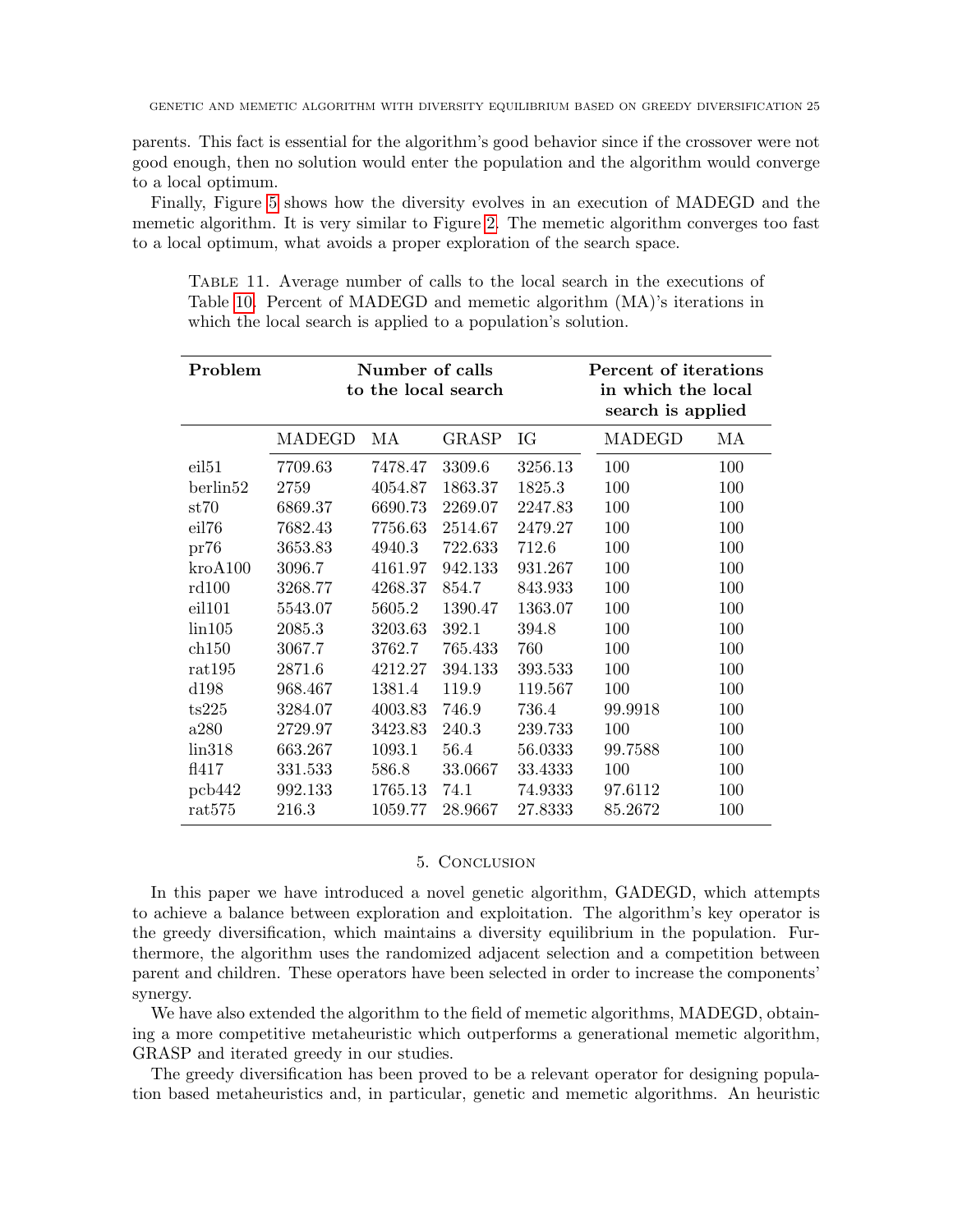which uses this operator has much more facilities to constantly keep a high quality and diverse population, what can not be achieved by the widely used mutation operator.

The developed work reaffirms our initial assertions, the equilibrium between exploration and exploitation and the diversity problem should be taken into account when designing genetic and memetic algorithms. Hybridization helps to solve both problems, providing exploration and exploitation mechanisms to evolutionary algorithms.

Finally, we believe that the proposed metaheuristics and operators can be fruitfully applied to high dimensional or large scale problems [\[15\]](#page-26-14), [\[19\]](#page-26-15), where memetic algorithms are one of the most powerful metaheuristics. These problem require a careful exploration of the search space and an effective exploitation of the best solutions found. Therefore, as a future work we will be extending the current results to the large scale framework.

#### **REFERENCES**

- <span id="page-25-10"></span>[1] I. Boussaïd, J. Lepagnot, and P. Siarry. "A survey on optimization metaheuristics." In: Information Sciences 237 (2013), pp. 82–117.
- <span id="page-25-2"></span>[2] M. Crepinsek, S. H. Liu, and M. Mernik. "Exploration and exploitation in evolutionary algorithms: a survey". In: ACM Computing Surveys 45 (2013), p. 35.
- <span id="page-25-6"></span>[3] L. J. Eshelman. "The CHC adaptive search algorithm: How to have safe search when engaging in nontraditional genetic recombination". In: Foundations of genetic algorithms (1991), pp. 265–283.
- <span id="page-25-8"></span>[4] T. A. Feo and M. G. Resende. "Greedy randomized adaptive search procedures". In: Journal of global optimization 6 (1995), pp. 109–133.
- <span id="page-25-0"></span>[5] N. Forbes. Imitation of life: how biology is inspiring computing. Cambridge: Mit Press, 2004.
- <span id="page-25-3"></span>[6] Brian Mc Ginley et al. "Maintaining healthy population diversity using adaptive crossover, mutation, and selection". In: IEEE Transactions on Evolutionary Computation 15 (2011), pp. 692–714.
- <span id="page-25-1"></span>[7] D. E. Goldberg. Genetic Algorithms in Search, Optimization & Machine Learning. Addison-Wesley, Reading, MA, 1989.
- <span id="page-25-11"></span>[8] D. E. Goldberg and K. Deb. "A comparative analysis of selection schemes used in genetic algorithms". In: Foundations of Genetic Algorithms (1991), pp. 69–93.
- <span id="page-25-5"></span>[9] Gregory Gutin and Abraham P. Punnen, eds. The traveling salesman problem and its variations. Springer Science & Business Media, 2006.
- <span id="page-25-9"></span>[10] K. Karabulut and M. F. Tasgetiren. "A variable iterated greedy algorithm for the traveling salesman problem with time windows". In: Information Sciences 279 (2014), pp. 383– 395.
- <span id="page-25-13"></span>[11] D. Karapetyan and G. Gutin. "Lin-Kernighan heuristic adaptations for the generalized traveling salesman problem". In: European Journal of Operational Research 208 (2011), pp. 221–232.
- <span id="page-25-4"></span>[12] N. Krasnogor and J. Smith. "A tutorial for competent memetic algorithms: model, taxonomy, and design issues". In: IEEE Transactions on Evolutionary Computation 9 (2005), pp. 474–488.
- <span id="page-25-7"></span>[13] K. Krishnakumar. "Micro-genetic algorithms for stationary and non-stationary function optimization". In: Advances in Intelligent Robotics Systems Conference, International Society for Optics and Photonics (1990), pp. 289–296.
- <span id="page-25-12"></span>[14] P. Larrañaga et al. "Genetic algorithms for the travelling salesman problem: A review of representations and operators". In: Artificial Intelligence Review 13 (1999), pp. 129– 170.